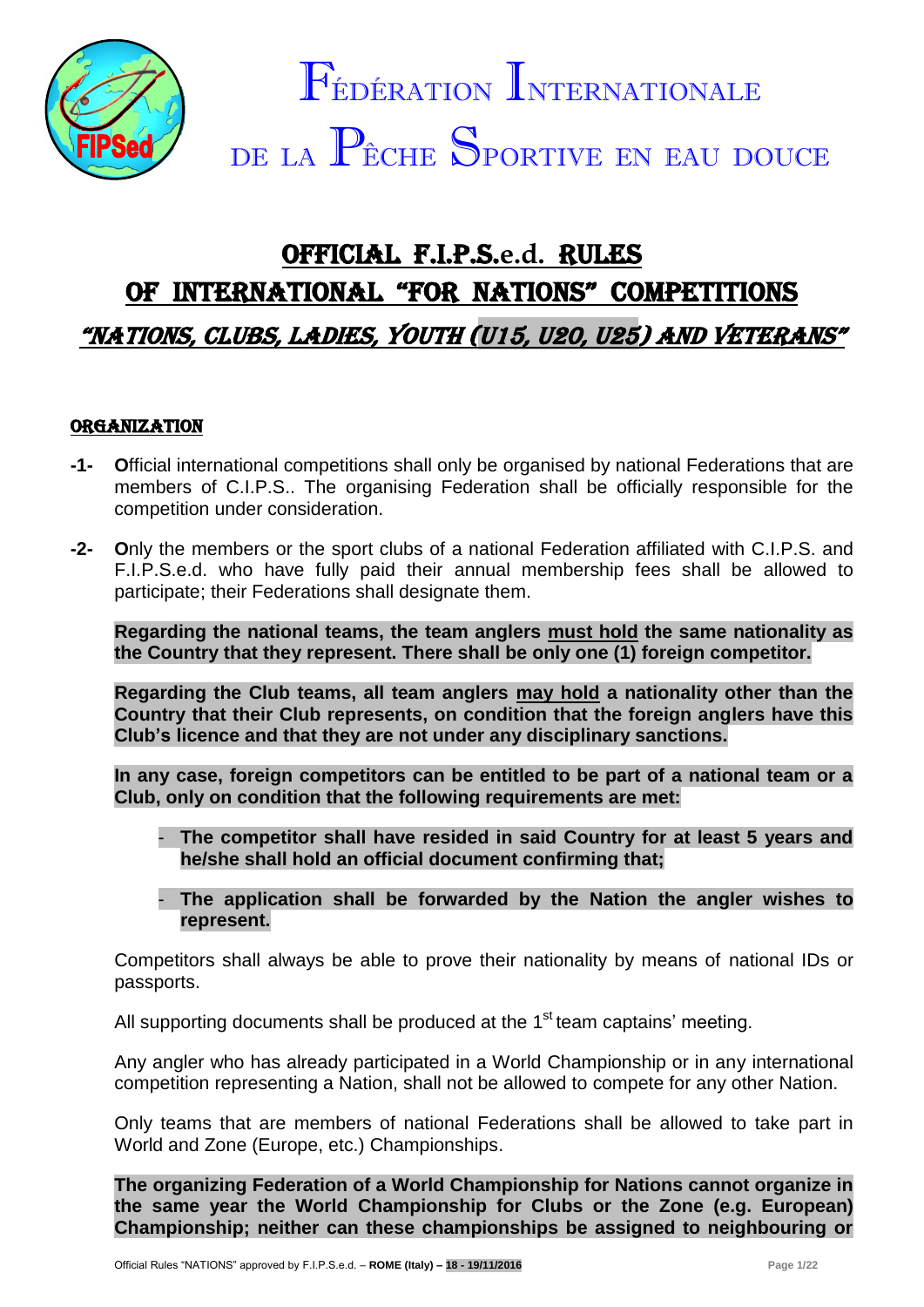### **geographically close Nations.**

In order to apply to organize a championship, the Nation under consideration must have participated at least once, over the previous three years, in the championship that they wish to organize.

A preliminary programme shall imperatively be sent to F.I.P.S.e.d.'s Secretariat before the 31<sup>st</sup> October of the preceding year.

With the exception of the World Fishing Games, F.I.P.S.e.d. is officially tasked with providing the printed material, certificates and rankings for the awarding of prizes for all championships; therefore, the organizing Nation shall pay for all board and lodging expenses (room, meals and closing gala dinner) of the person performing such tasks. Said person's stay may begin on the eve of the first day of practice and end on the day after the closing dinner; F.I.P.S.e.d. shall pay for the relevant travelling expenses.

For all F.I.P.S.e.d. championships, the organizing Nation shall cover all board and lodging expenses (room, meals and closing gala dinner) for two members of F.I.P.S.e.d.'s Executive Committee, and for the person in charge of the rankings; their stay may begin on the eve of the first day of practice and end on the day after the closing dinner.

No championship organization shall be entrusted to a Nation if that Nation does not undertake to put live fish back into the water after they have been counted and weighed (it is forbidden to kill fish).

The Nation organizing a World or Zone Championship shall be responsible for procuring the trophies, which will be paid for by F.I.P.S.e.d.; the organizing Nation shall envisage 3 trophies for the team competitions and 3 trophies for the individual competitions. F.I.P.S.e.d. shall refund a maximum amount of  $\epsilon$  300 for 6 trophies. Such trophies shall feature a plate, carrying a "F.I.P.S.e.d." engraving or F.I.P.S.e.d.'s logo as well as the place and date of the championship. An invoice will be required in order to prove trophyrelated expenses. If the aforesaid provisions (concerning the plate/logo) are not complied with, F.I.P.S.e.d. shall not reimburse any money. F.I.P.S.e.d. shall provide the medals.

Programmes and invitations for all championships shall only be sent to Nations that are members of F.I.P.S.e.d. (no invitations shall be sent to clubs or individuals).

The age limits to belong to the "YOUTH" (**U15, U20 and U25**) and "VETERANS" categories are as follows:

- **U15**: being under **15** and over 10 years of age on 31 December of the year preceding the championship.
- **U20**: being under **20** years of age on 31 December of the year preceding the championship.
- **U25**: being under **25** years of age on 31 December of the year preceding the championship.

It shall be possible to move up to the preceding category (one or more **U15s** may take part in the **U20** category, and one or more **U20s** may take part in the **U25** category).

- VETERANS: being over **55** years of age on 31 December of the year preceding the championship.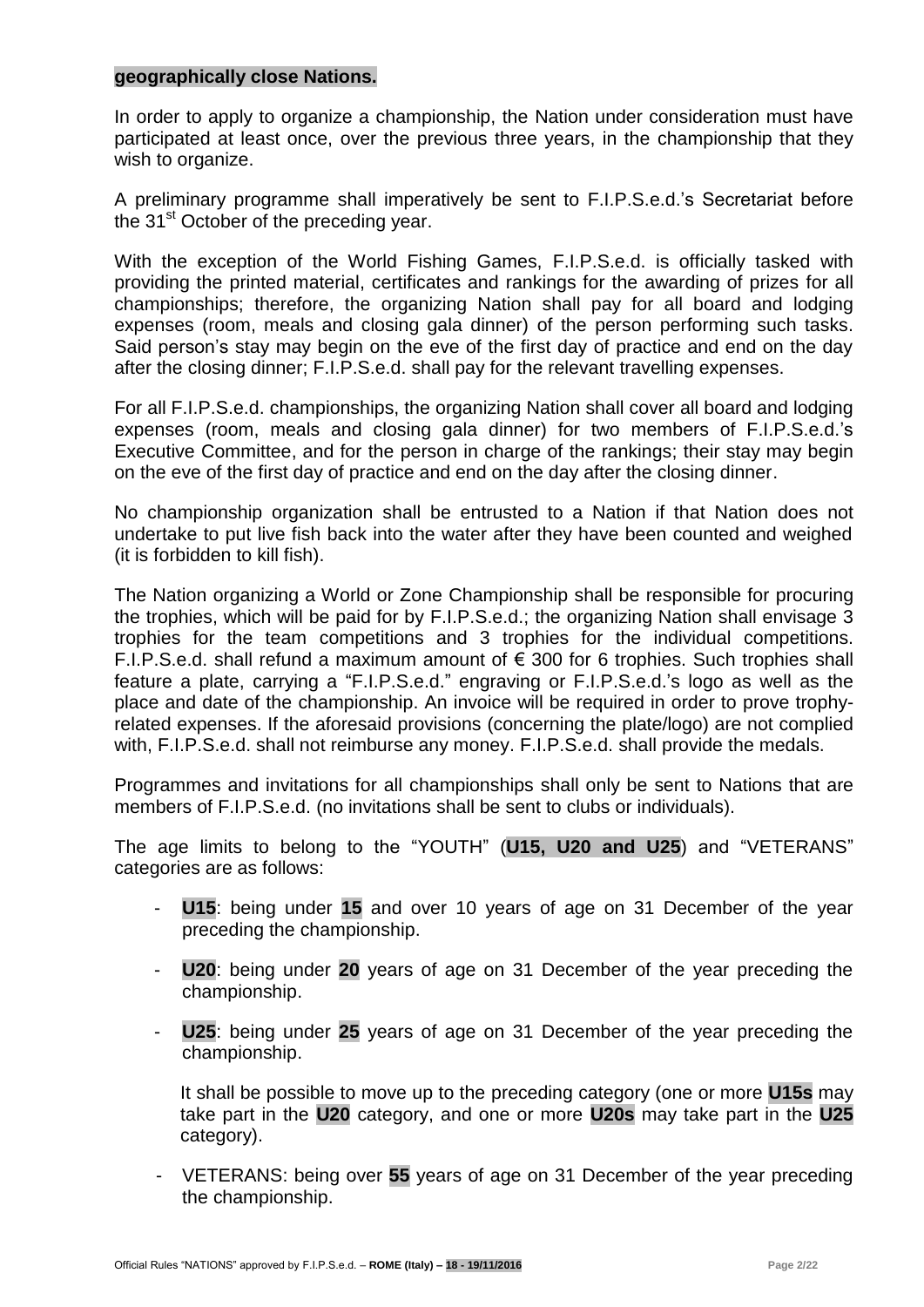**Starting in 2018, veterans will be divided in two categories: MASTERS, over 55 years old and 65 years old maximum, and VETERANS over 65 years old and 75 years old maximum.**

**-3- E**ach C.I.P.S. member Nation shall be allowed to present one team only composed of 5 anglers and 1 reserve, who shall be nominated before the first draw.

Teams composed of 4 anglers and 1 reserve – who shall be nominated before the first draw – shall take part in VETERANS and YOUTH (**U15, U20 and U25**) World Championship.

No competitor shall be allowed to participate as an individual.

In the event of any injury during a competition, the regular participant may be replaced by the reserve member designated in official documents, however, it shall not be possible to replace the fishing tackle. Angler substitutions shall be authorised by a Jury member.

**-4- C**ompetitions shall be organized at watercourses, such as rivers, canals, or at suitable stretches of water, such as lakes etc.; to the extent possible, the whole fishing area shall feature the same depth, which shall be of at least 1.5 metres; the minimum width allowed for a venue is 40 metres.

Any possible fish-restocking program must be submitted to F.I.P.S.e.d.'s Technical Commission for approval. In any case, fish-restocking shall take place at least 2 months before any championship. A video or photographs documenting the restocking operations shall be shot/taken by the organizers and sent to the F.I.P.S.e.d. Technical Commission.

**-5- T**he selected venue shall be as straight as possible; it shall offer equal fishing conditions for all competitors. Furthermore, the venue shall allow anglers to stand in a continuous line, thus being free - to the extent possible - from any obstacle such as power lines, bridges etc.. The venue shall not expose the competitors or the spectators to any kind of danger.

One or more members of the Technical Commission shall inspect the venue that may be selected for a championship, and said inspection shall take place at the same time of the year as to that proposed for the organization of the competition under consideration. F.I.P.S.e.d. shall pay for the travelling expenses (including flight and train tickets or car) of the Technical Commission's member(s), while the organizers shall cover all transfer costs from the airport or train station, and will pay for accommodation and meals. A report of the inspection shall be submitted to the Executive Committee of F.I.P.S.e.d. for evaluation and approval. The final decision on the approval or rejection of a venue by F.I.P.S.e.d. shall be communicated to the candidate Nation.

With regard to accommodation, participating Nations shall have two options:

- 1- Opting for the official accommodation proposed by the organizing Nation (optional). In that event, the organizing Nation shall clearly indicate the terms and conditions for the stay, including:
	- The half-board price per night per person for, depending on the number of persons sharing each room, regardless of the duration of the stay (full board cannot be mandatory); the participating Nation shall specify the dates of their anglers' stays (the term "official stay" used by many Nations, starting on Thursday, has never appeared in any regulations, and therefore should not be used);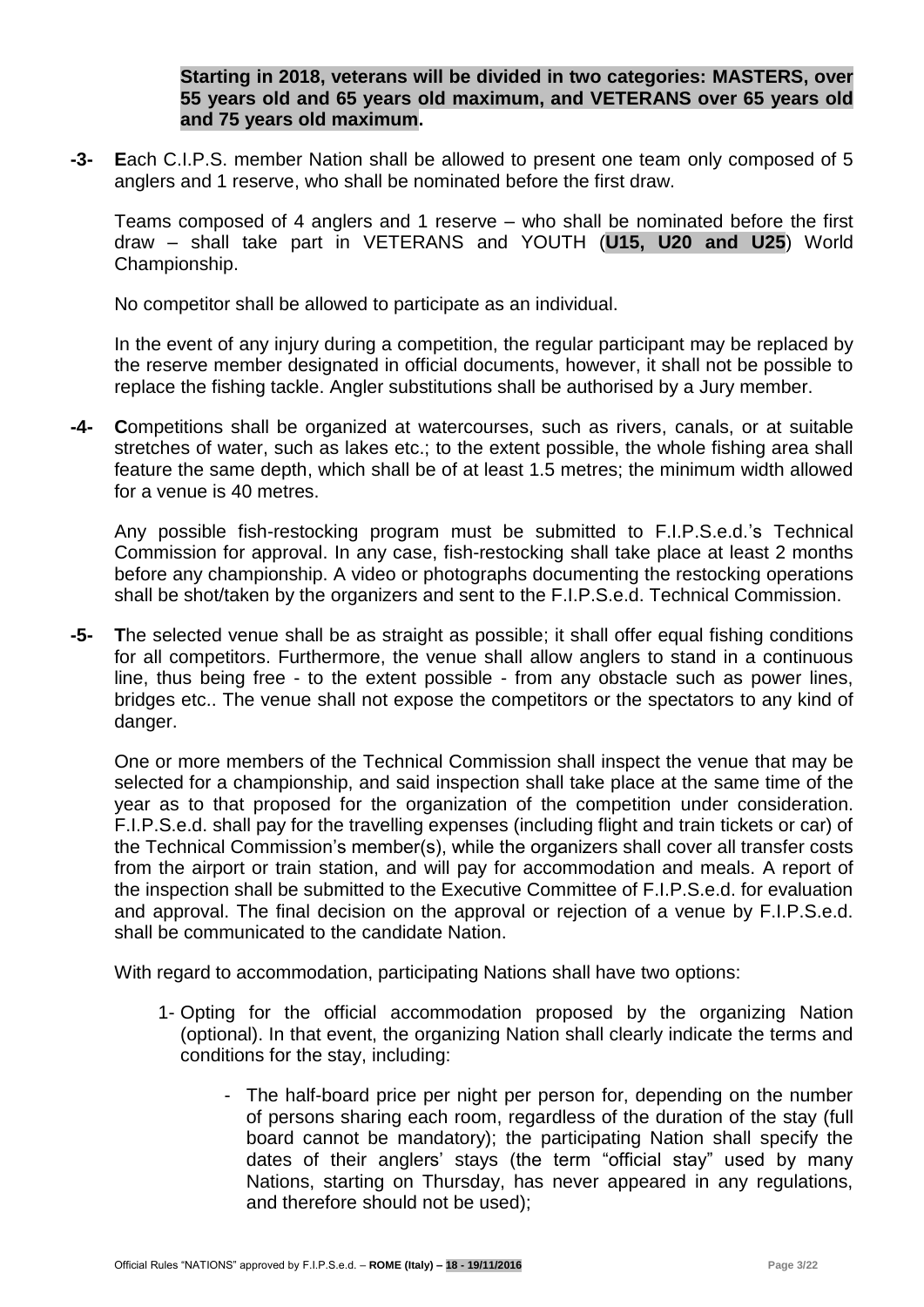- The price of the closing gala dinner.

The accommodation terms proposed to the Nations shall first be approved by the Technical Commission.

2- Selecting their hotels by themselves.

If this is the case, participating Nations shall be required to communicate their accommodation-related choices to the organizing Nation upon registration (in the official registration form).

In both cases (participation through or without the help of the organizers), the registration fee shall include the fishing permits for the whole duration of the championship (for both training and competition days), insurance, and sundry expenses such as gifts, cups, trophies, etc.. Depending on the type of championship, the registration fees shall be as follows:

- **€ 1,300** (including 9 closing gala dinners and 6 fishing permits) for participation in the NATIONS, LADIES, CLUBS Championships;
- **€ 1,200** (including 8 closing gala dinners and 5 fishing permits) for participation in the VETERANS Championship;
- **€ 1,200** (including 8 closing gala dinners and 5 fishing permits) for participation of a single team in the "YOUTH" Championship,  $\epsilon$  350 of which shall be deducted and paid by F.I.P.S.e.d., thus reducing the registration fee to **€ 850**;
- **€ 1,900** (including 16 closing gala dinners and 10 fishing permits) for participation of two teams in the "YOUTH" Championship, € 700 of which shall be deducted and paid by F.I.P.S.e.d., thus reducing the registration fee to **€ 1,200**;
- **€ 2,600** (including 24 closing gala dinners and 15 fishing permits) for participation of three teams in the "YOUTH" Championship,  $\epsilon$  1,050 of which shall be deducted and paid by F.I.P.S.e.d., thus reducing the registration fee to **€ 1,550**.

For the closing gala dinner, be it a dinner with table service or a buffet dinner, participating Nations shall be assigned a number of seats corresponding to the number of gala dinner seats they reserved.

If no details about the accommodation are provided by the deadline set by the organizers, the participating Nations shall imperatively have to book their accommodations themselves and shall still pay the relevant registration fee to the organizers.

Any Nation that undertakes to take part in a championship by filling in the relevant registration form but does not show up, shall, in any case, pay the relevant fee to the organizing Nation. Nations failing to comply with this provision shall be forbidden from taking part in and organizing future championships.

All Nations shall communicate their arrival dates to the organizing Nation at least one week before the first training day. Any absent Nation (not showing up at the venue) not taking part in the last day of training shall be considered as a WITHDRAWING Nation and shall not be allowed to participate in the championship (see penalties under article 31 § c).

Together with the event programme, the organizing Nations shall provide a list of hotels, lodgings, rooms and campsites located within a 20-km range from the venue.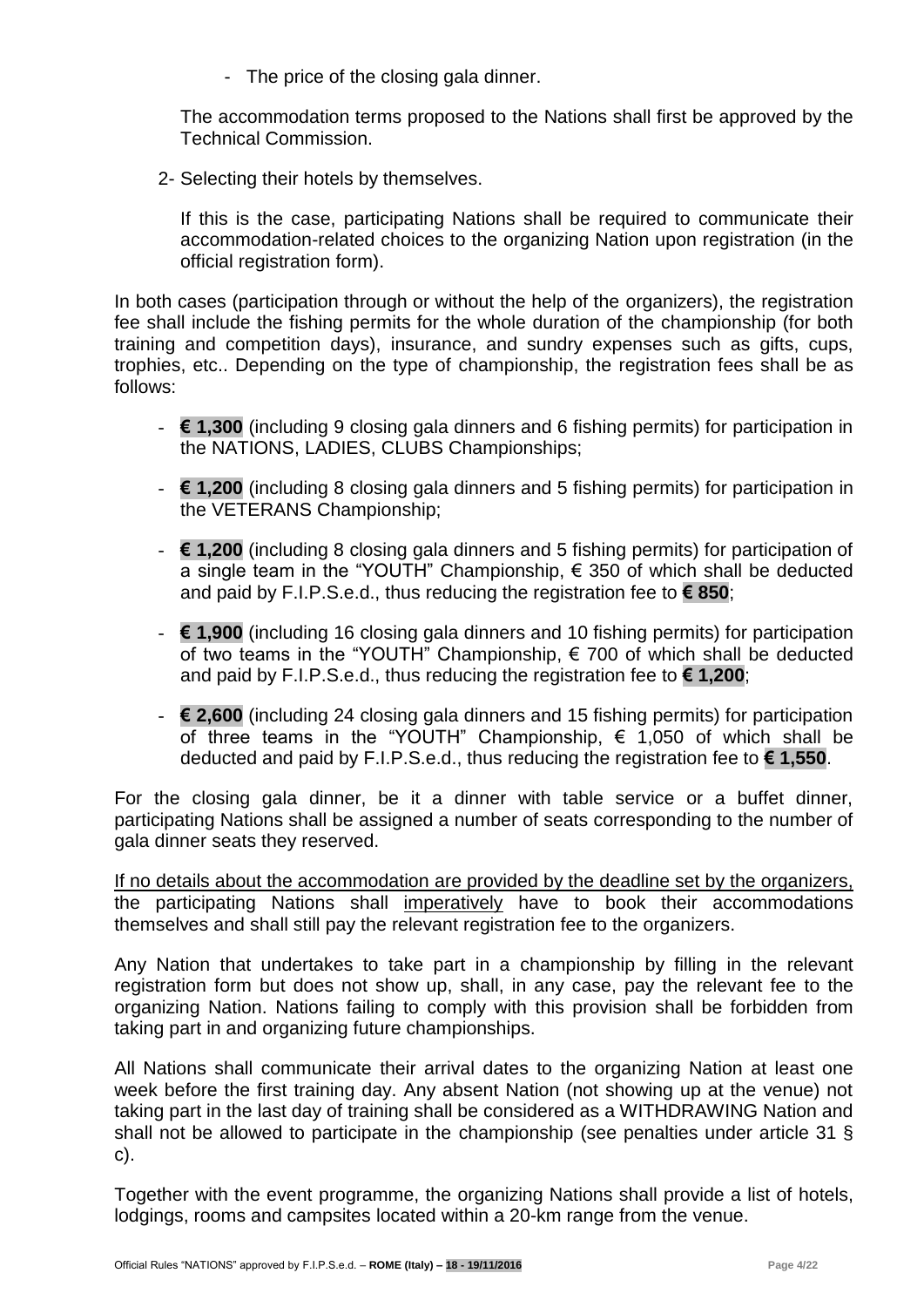The organizers shall see to it that all registration forms are duly filled in and carry the mobile phone numbers of one delegate and one team captain. Addresses and emergency telephone numbers (police, fire-fighters, hospitals, etc.) shall be provided in the program leaflets.

The championships shall take place according to the following time schedule:

- VETERANS and DISABLED World Championship: shall be organized simultaneously, by the same organizer, on the first week-end of June.
- EUROPEAN Championship: on the fourth week-end of June.
- FEEDER World Championship: on the second week-end of July; **FEEDER CLUBS World Championship: on the fourth week-end of May.**
- CLUBS World Championship: on the fourth week-end of July.
- YOUTH (**U15, U20, U25**) World Championship: on the second week-end of August.
- LADIES World Championship: on the fourth weekend of August.
- NATIONS World Championship: on the second weekend of September.
- **-6- D**uring the competitions, all competitors shall have a 10 (min) to 20 metres (max) long angling position (peg). The width of the pegs shall be defined together with the Technical Commission.

The angling positions shall be well defined so to be far from the spectators; to this end, it is possible to erect a fence or set up ropes at an appropriate distance from the shore (we recommend a distance of at least 10 metres); furthermore, a corridor for authorised people (organizers, reserves, team captains, press, and Jury) shall be created between the anglers and the spectators.

This official corridor shall under no circumstances be occupied by fishing tackle.

Team captains - 2 per Nation - may enter their teams' competitor pegs; team captains shall wear green back-numbers marked with a C, clearly indicating their status. Only one team captain shall be authorised inside a peg. Reserve competitors shall wear a red back-number marked with an R letter.

The organization shall customize each angler's peg by means of a board indicating the name and the nationality of the competitor, as well as the number of fish caught, with hourly updating. Such boards are provided by F.I.P.S.e.d.'s person in charge of the rankings.

#### TEAM CAPTAINS' MEETING

**-7- I**t would be advisable that general stewards attend the team captains' meetings.

In the event that a team captain or a Nation's delegate is absent, the President of F.I.P.S.e.d. or a delegated representative shall draw lots.

1<sup>st</sup> meeting - On Friday at 3:00 p.m., or on the eve of the first leg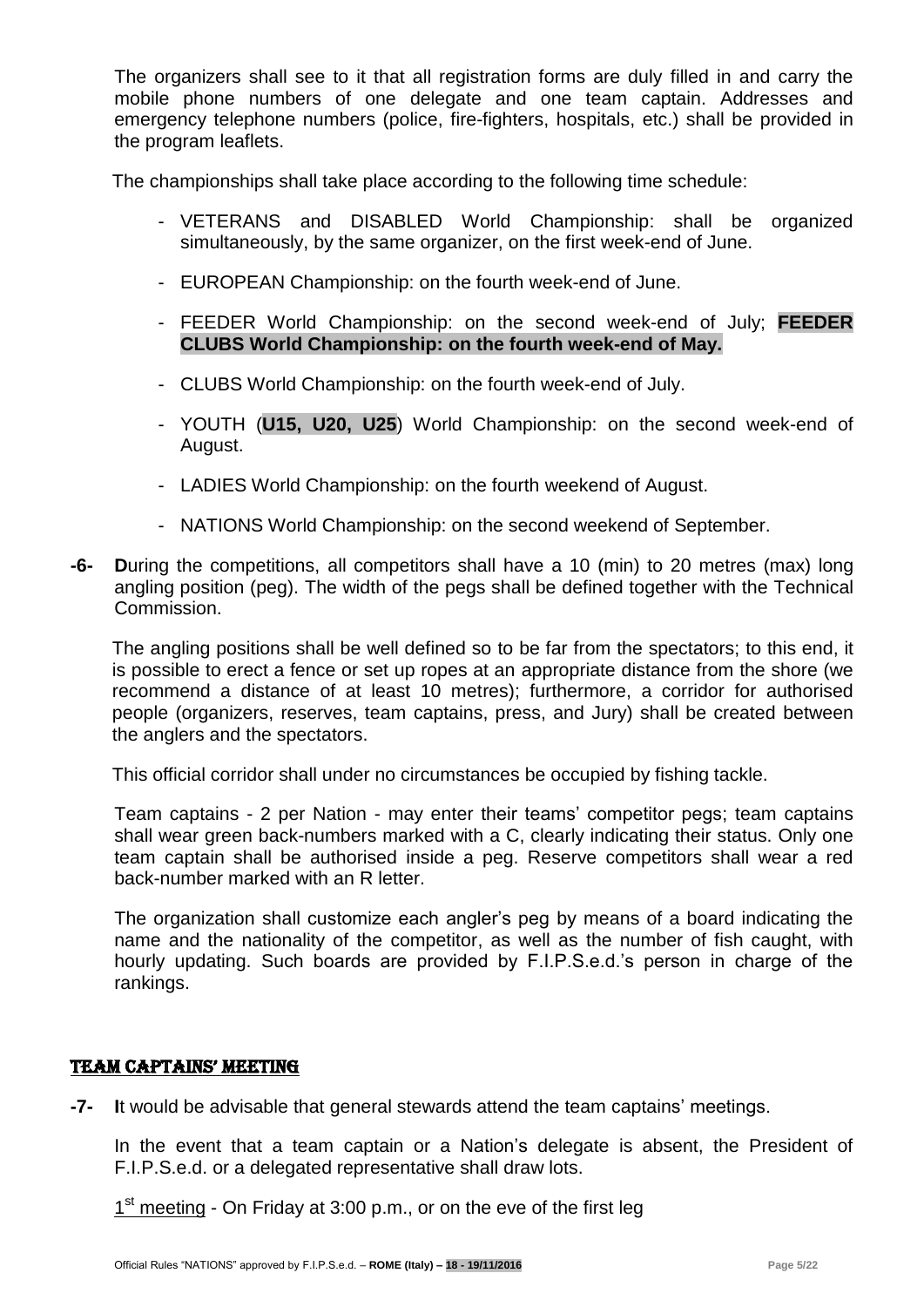Exception: VETERANS and YOUTH on Thursday at 03:00 p.m. or on the eve of the first leg.

During this first meeting, an international Jury shall be appointed, pursuant to article 28 of the present Official Rules. Then, the following operations shall be carried out:

- Roll call of Nations.
- Nations shall draw lots in alphabetical order to define the call-up order of the draw for the first leg; the call-up order shall be reversed for the  $2^{nd}$  leg (e.g.: the Nation which drew lots first the first day, will then draw last for the second leg, etc.).
- Various information about the progress of the championship.
- Drawing lots exclusively attributing sectors (A,B,C, etc.) to each angler of each team.

2<sup>nd</sup> meeting - Saturday morning or morning of the first leg

Exception: VETERANS and YOUTH on Friday morning or morning of the first leg.

- Draw lots to attribute anglers their competition pegs in the various sectors.

3<sup>rd</sup> meeting - Saturday afternoon or afternoon after the first leg

Exception: VETERANS and YOUTH on Friday afternoon or afternoon after the first leg.

- Notification of the results to the participating Nations.
- Remarks on the performance of the leg.
- Drawing lots exclusively attributing sectors (A,B,C, etc.) to each angler of each team.
- 4<sup>th</sup> meeting Sunday morning or morning of the second leg

Exception: VETERANS and YOUTH on Saturday morning or morning of the second leg.

- Draw lots to attribute anglers their competition pegs in the various sectors.

NB: Captains' meetings are informative meetings, where guidelines are provided for the competitions. Under no circumstance shall changes to the Rules be made during the captains' meetings. The Rules shall only be changed at F.I.P.S.e.d. Executive Committee's annual meetings, based on the remarks that shall be sent in writing by national Federations to F.I.P.S.e.d.'s Secretary General.

## DRAWING LOTS

**-8- L**ots for each leg shall be drawn out at least 180 minutes before the beginning of the competition, under the scrutiny of the organizers, in the presence of the team captains or delegates of each team, and F.I.P.S.e.d. representatives.

For the two legs, the 5 anglers (4 for Veterans and Youth) shall be attributed their sectors by drawing lots, on the day before the start of each leg.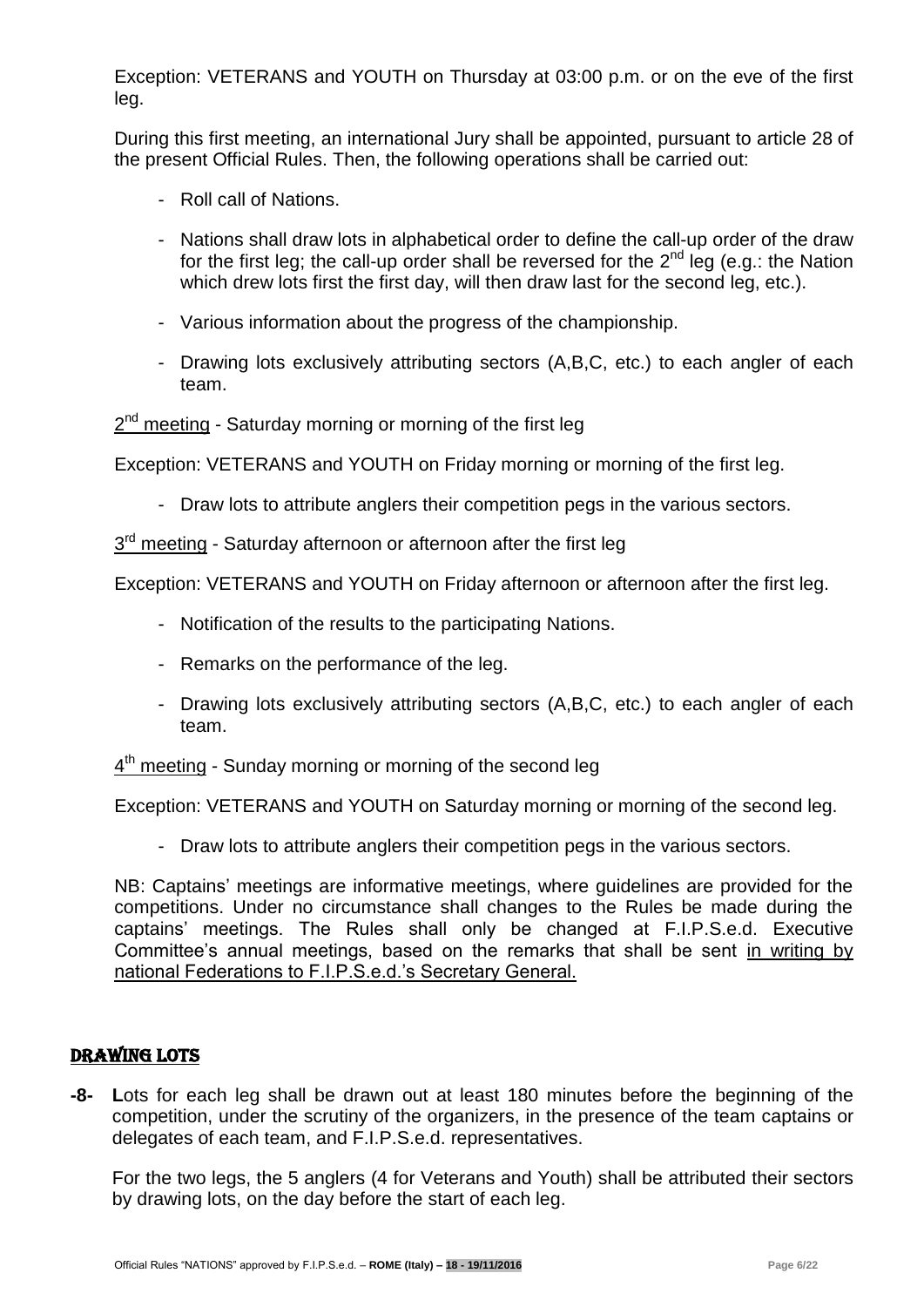The positions for the first leg shall be attributed according to a lot drawing scheme designed by F.I.P.S.e.d.. Said scheme is such as to allow positioning the anglers belonging to a team in each fifth of a sector (in each fourth for Veterans and Youth).

For the second leg, lots shall be drawn by each team captain (or a designated representative) to assign the angling positions, only considering tail-enders and pre-tail enders.

- **-9- I**n streams, rivers and watercourses, angling position number 1 shall always be located downstream; in water bodies (lakes, ponds, etc.) position number 1 shall always be located to the left looking at the water body, and marking will run from the left to the right.
- **-10- T**eam captains shall be given a back number for each one of their competitors.

Back numbers for the different sectors shall have different colours (except green or red); alternatively, they may be of a neutral colour with different coloured lettering for each sector.

Wearing the back numbers is mandatory.

## GENERAL PROVISIONS

**-11- a)** Each competitor shall have 120 minutes to get ready. As soon as the anglers arrive at the venue, they shall wear their back numbers and deposit all their equipment at the allotted peg, without entering the peg (these rules also apply to those who help the anglers transport their equipment). Anglers shall not be allowed to prepare their equipment until the official starting signal is given, indicating that the competitors are allowed to enter their pegs. Competitors may not receive any help while getting ready (during the preparation stage). Any material may be handed over to the anglers before the baiting signal, but only by each individual steward. After the signal, it shall be forbidden to hand over any kind of material (baits, ground baits and equipment) to the competitors, except for pieces of broken rods, which may be replaced through the individual stewards. Individual stewards may also help anglers to unfasten any possibly stuck rod part.

Before the starting signal is given, the anglers or any third person shall be allowed to prepare their baits and ground baits outside the ring.

After the signal is given that the angler are allowed to enter their pegs, they shall be handed over the baits and ground baits prepared during the preparation stage. It shall be possible to continue preparing the baits and ground baits; it may be done by a third person outside the ring, or by the anglers inside their pegs. Such operations shall be allowed until the signal is given for the start of the checks on baits and ground baits. When the aforesaid signal is given, the baits and ground baits shall be located in the angler's peg and no additional change or inclusion shall be allowed until the checks are performed. The ground baits shall be presented ready for use; sealed bags shall not be authorized. After the checks, the anglers shall not be allowed to receive any additional baits and/or ground baits.

Small containers with additives for the dipping of hooking baits shall be allowed.

b) Anglers are not allowed to form their heavy ground baits balls and ground bait before the baits and the ground baits checks are carried out. Lacking any such check, competitors shall not be authorized to angle.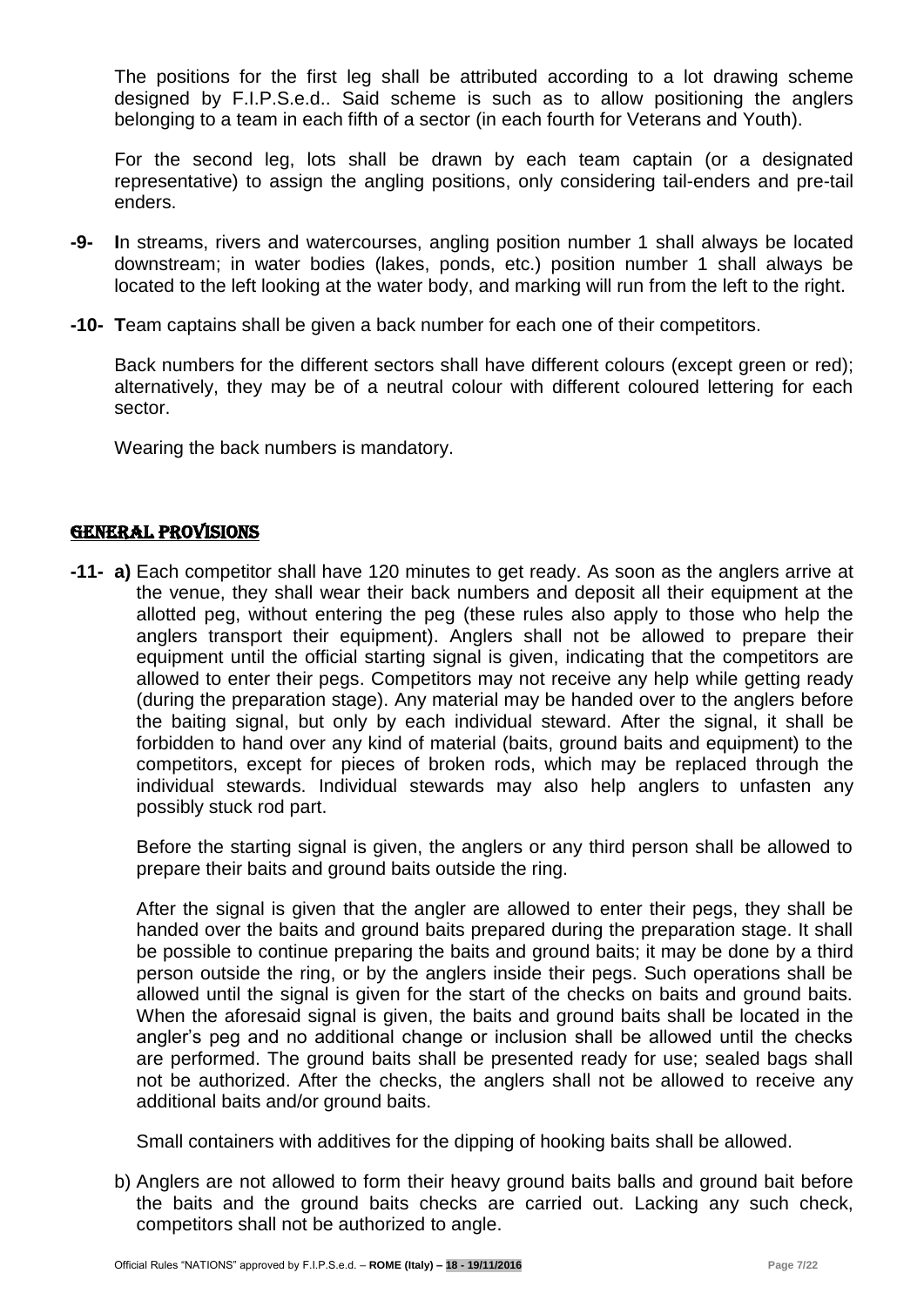- c) Should any angler use a short fish net (shorter 3.50 metres), he/she shall get a yellow card, even if the net is used on both days. Should the same athlete be found with a shorter net during another championship, he/she shall be disqualified.
- d) Fish net and rod length controls shall be carried out after the checks of baits and ground baits, and before the heavy ground baiting; one angler per sector shall be drawn by lot.
- e) Competitors may reach the venue by their personal means of transportation.
- **-12- T**here shall be one steward assigned to each competitor and a general steward for each sector. Such individual and general stewards shall have thorough knowledge of the rules of the competition.

The general steward (if possible, supported by a member of F.I.P.S.e.d.'s Executive Committee) shall verify the following:

- a) The quantity of ground bait shall be measured when ready to use (wet and sieved) including earth, gravel, corn maize, wheat, hempseed, etc. and other additives that are not toxic for the fauna and the water environment. Ground bait is limited as follows: 17 litres for Youth **U15** Championships, 20 litres for Clubs, Nations, Europe (or other Zones), Ladies, Veterans, Youth **U20 and U25**. The use of pellets, boiles or any other kind of agglomerated ground baits is not allowed for hooking and ground baiting**.** F.I.P.S.e.d.'s Executive Committee may modify said quantities, upon the proposal of the Technical Commission;
- b) The overall quantity of baits (including all baits shall be measured without being pressed) for all championships is limited to 2.5 litres **maximum, of which a maximum amount of ½ litre can be earthworms and 1 litre maximum aquatic larvae (jokers, bloodworms, etc.), including** ¼ **litre maximum of bloodworms**. F.I.P.S.e.d.'s Executive Committee may modify said quantities, upon the proposal of the Technical Commission;
- c) Each angler shall present for the checks the quantities of baits and ground baits envisaged in the program. In the event of non-compliance, the competitor shall be reprimanded - (under article 31a). The list of reprimanded competitors shall be presented at the captains' meeting. Should the violation be committed again during the second leg or during the following championship, the competitor shall be disqualified due to "recidivism" (article 31b).

The bloodworms that are solely meant for hooking shall be presented in a "F.I.P.S.e.d. official size" box. In **2017**, for the last year, F.I.P.S.e.d. shall give one box to each angler and one to each reserve for all championships. **Baiting bloodworms and any other baits, even those ones bound for baiting or hooking, shall be presented in proper F.I.P.S.e.d. "official size" transparent boxes.** Any other form of presentation of baits at the checks shall be seized and sanctioned (one point penalty in the sector ranking).

The ground baits shall be presented at the checks in graduated buckets, and the baits in "official size" boxes. Competitors shall imperatively be equipped with their own buckets and boxes of the allowed size. Competitors who do not carry "official size" boxes shall get one penalty point in the sector ranking (for instance, a competitor who does not have boxes at the end of the leg and ranks  $5<sup>th</sup>$ , shall be given 6 points instead of 5. The competitor who ranks  $6^{th}$  shall, in any case, be given 6 points).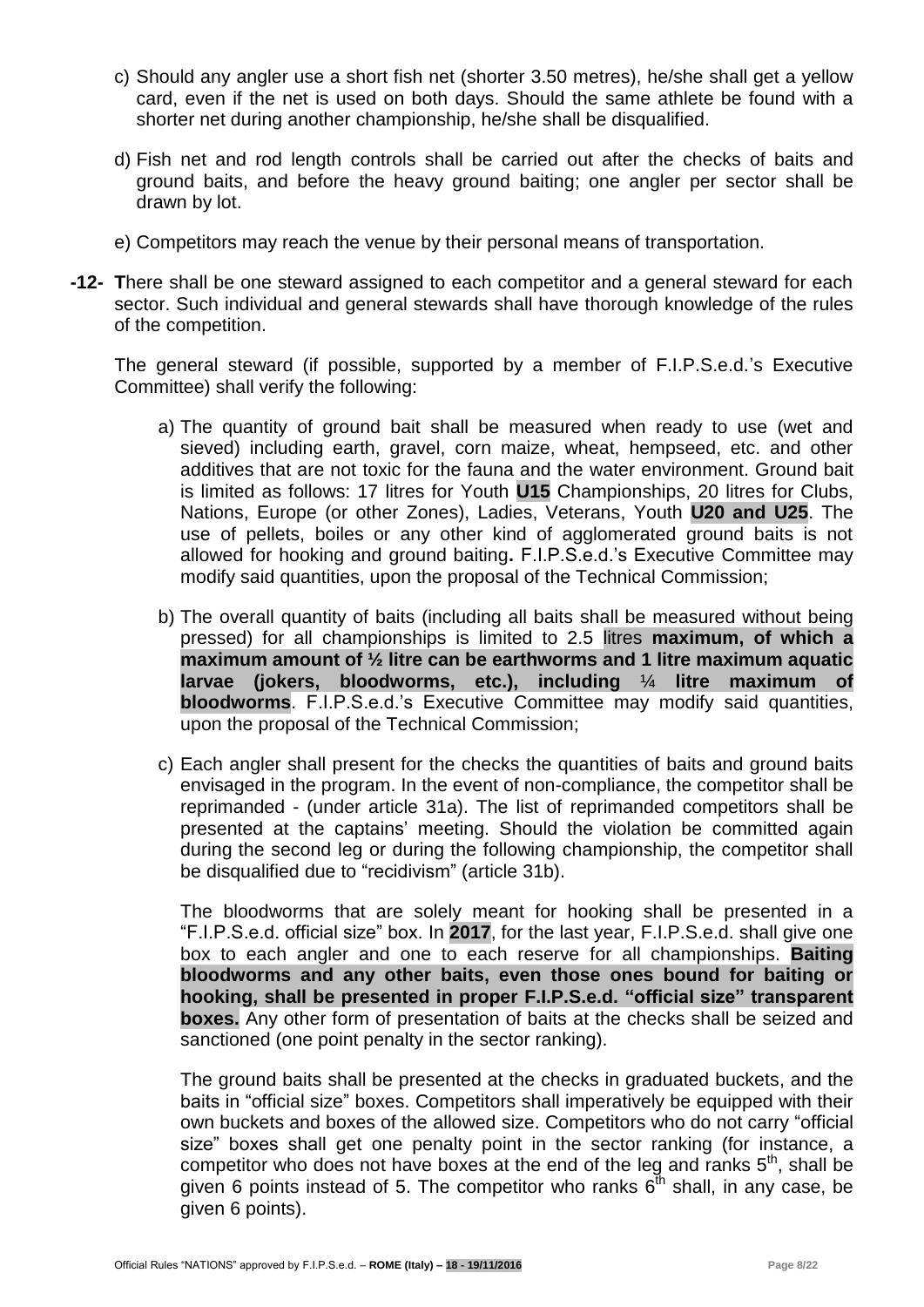Sieving of ground baits (through a sieve, hamper, landing nets' tip and others) and mixing (with electric mixer) are forbidden once the checks have been carried out.

During the time interval between the start of the checks on baits and ground baits (third signal) and the heavy ground baiting (fourth signal), the use of sprayers is only allowed to stick and preserve the baits.

**After the checks it shall be forbidden to re-moist ground baits and earths with water or any other liquid by any means (hands, sprayer, sponge, vessel, etc.). It shall be however allowed to add additives, powder or liquid, for a maximal amount of 100 ml until the so-called heavy baiting (4th signal).** After heavy ground baiting, only the use of sprayers shall be allowed to wet the ground bait and the earth.

Aquatic larvae (jokers and bloodworms) may be presented in no more than two boxes (e.g.  $\frac{1}{4}$  of bloodworms in a  $\frac{1}{4}$  box and  $\frac{3}{4}$  of jokers in a  $\frac{3}{4}$  box). The boxes shall be presented closed, without using anything to keep them closed (e.g. adhesive tape may not be used to keep the lid closed).

Any angler caught in the act (flagrante delicto), after the controls, of having more baits or ground baits than the quantities allowed for the competition, shall be given a red card = the bottom rank in the ranking  $+ 1$ , for all the competition days he participated in. Should the violation be ascertained during the first day of a championship, the angler shall be excluded for the remainder of the competition. F.I.P.S.e.d.'s Executive Committee reserves the right - depending on the violation - to prevent the angler from participating in future F.I.P.S.e.d. championships for a given period of time;

d) Collect any surplus/left of baits and ground baits after the control.

The individual steward must:

- a) Control the keep-net;
- b) Control the angling behaviour of the competitor he/she is responsible for;
- c) Verify and take note of every fish caught;
- d) At the end of the competition, the individual steward shall keep an eye on the fish caught by the angler and forbid access to the angling position to any unauthorised person until the arrival of the weighing team. Together with the angler, the individual steward shall sign the weighing sheet carrying the weight of the fish.
- **-13- T**he competitors shall abide by the rules on legal fish size limit in force for the competition (national rules). Any caught fish that is smaller than the minimum legal size or is mutilated shall be seized by the weighing team, and the angler concerned shall be given a yellow card.

Such sizes shall be made public during the  $1<sup>st</sup>$  team captains' meeting (and it is the team captain's responsibility to ensure the competitors are informed). Fish shall be kept alive in micromesh keep-nets. The keep-net mesh cannot exceed 10 mm on 10 mm. The keepnet shall have either a minimum diameter of 40 cm for the round ones or a minimum diagonal of 50 cm for the rectangular ones and a minimum length of 3.50 metres; it shall be positioned underwater for at least 1.50 metres during the entire competition. It shall be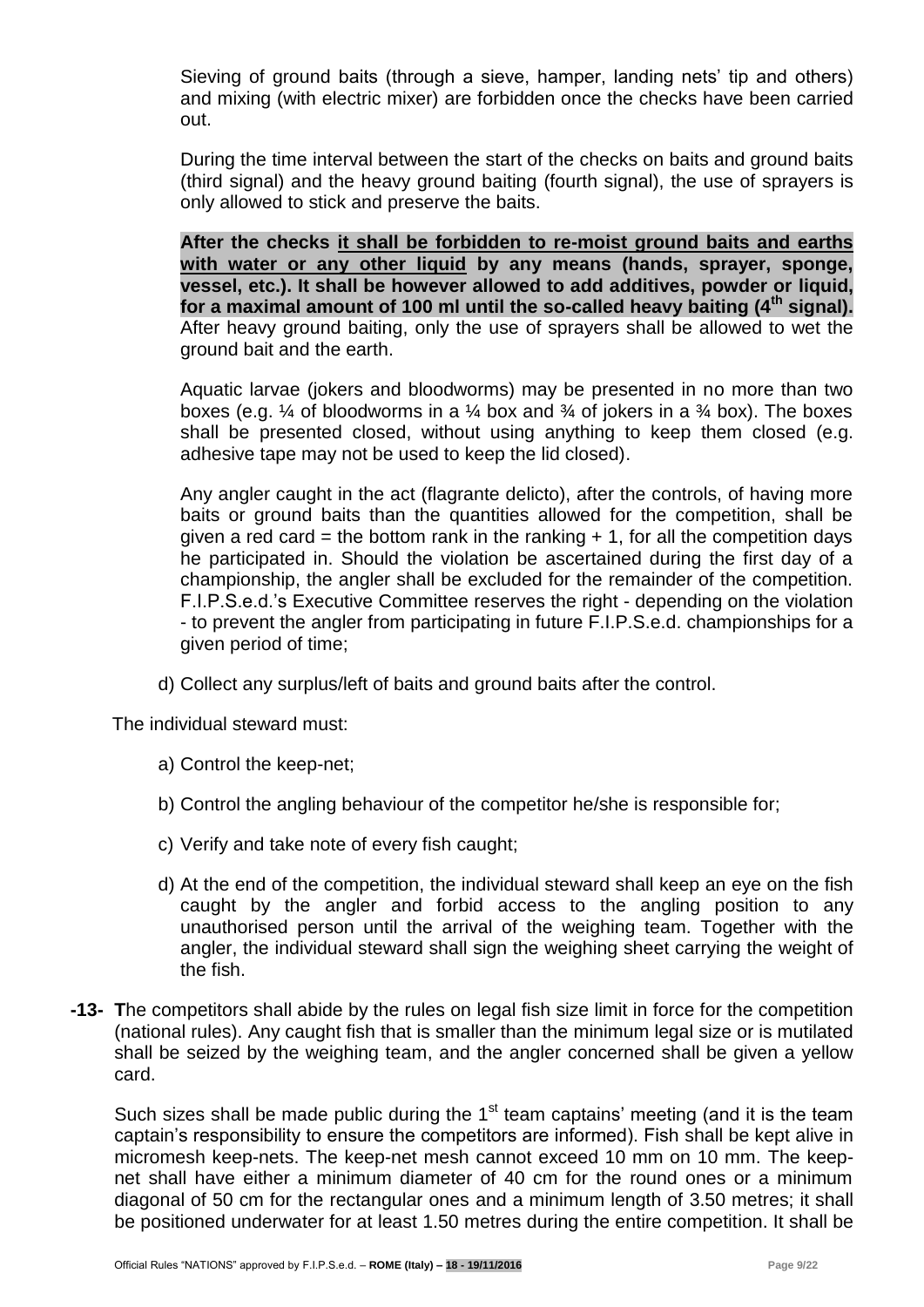prohibited to use any other means to keep the catch. Competitors shall carry their own keep-nets, unless they are supplied some by the organizing Federation.

**-14- T**he composition of ground baits and baits shall be of natural origin. It is forbidden to use metal products. Artificial baits of whatever material (polystyrene, rubber, sponge, etc.) such as fake maggots, silkworms, moths, bloodworms, earthworms, etc. are prohibited.

No surplus/left ground baits and baits shall be thrown into the water after training period and after the competition.

**-15- T**he competition shall take place by sectors or sub-sectors, in two legs of 3 hours each for Youth **U15** and U18 Championships.

Competition shall take place by sectors or sub-sectors, in two legs of 4 hours each, for Clubs, Nations, Ladies, Veterans, Youth **U20 and U25**, and Europe (or Zones).

For championships with less than 20 participating Nations, sectors shall not feature any separation, or shall have the smallest possible number of separations. Separated sectors shall imperatively be separated by at least 3 pegs.

In the event of a forced interruption (e.g. a thunderstorm, demonstration, natural disaster, etc.), the Jury may validate the leg, provided that it lasted at least 2 hours for Clubs, Nations, Ladies, Veterans, **U20 and U25,** and Europe (or Zones) and at least 1 hour for Youth **U15** Championships.

The Jury can decide to reduce the duration of the leg if the competition schedule does not allow continuing angling for the 3 or 4 scheduled angling hours.

- **-16- E**ach competitor is expected to fully abide by the competition rules.
- **-17- T**he fishing-line shall imperatively be equipped with a float; only single hooks are allowed. Overshooting of the float is forbidden (the weight of the sinker of the line must not exceed the capacity of the float used). Fishing with the weight on the bottom and/or with feeder is strictly forbidden; it is also forbidden to mount the weight on snoods or branch lines, as well as to fish with spoons, artificial flies, baits made by using living or dead fish (or fishes' parts), other animal species such as frogs or fish roe.

The main mass of the sinker shall for no reason lie at the bottom. However, 10% of the total weight of the sinker may lie at the bottom. When angling in a strong current (regardless of the speed), the sinker shall be presented so as not to break the natural progression of the line. For "throwing and dragging" angling, the line shall continue its progression without interruptions, if released.

Should a member of the Jury notice or be led to record, during a leg, the obvious infringement of the article 35 and of Paragraph 1 of article 17, he/she may call for checks on the angler's line or ask to verify the length of the rod of the angler under consideration, without waiting for the end of the leg. Should this happen, the competitor shall not modify the composition of his/her line (position of the float, variation of the weight of the sinker, rupture of the end of the sinker, destruction of the line, etc.). Should the angler under consideration refuse to undergo the aforementioned checks or should he/she modify his/her line, he/she shall be brought before the Jury.

Baits used on the hook shall not be mixed on the point, they shall be put onto the hook; bread and paste (mixture of substances or baits such as the pellet, boiles, balls of ground bait or pasted baits, etc.) are forbidden.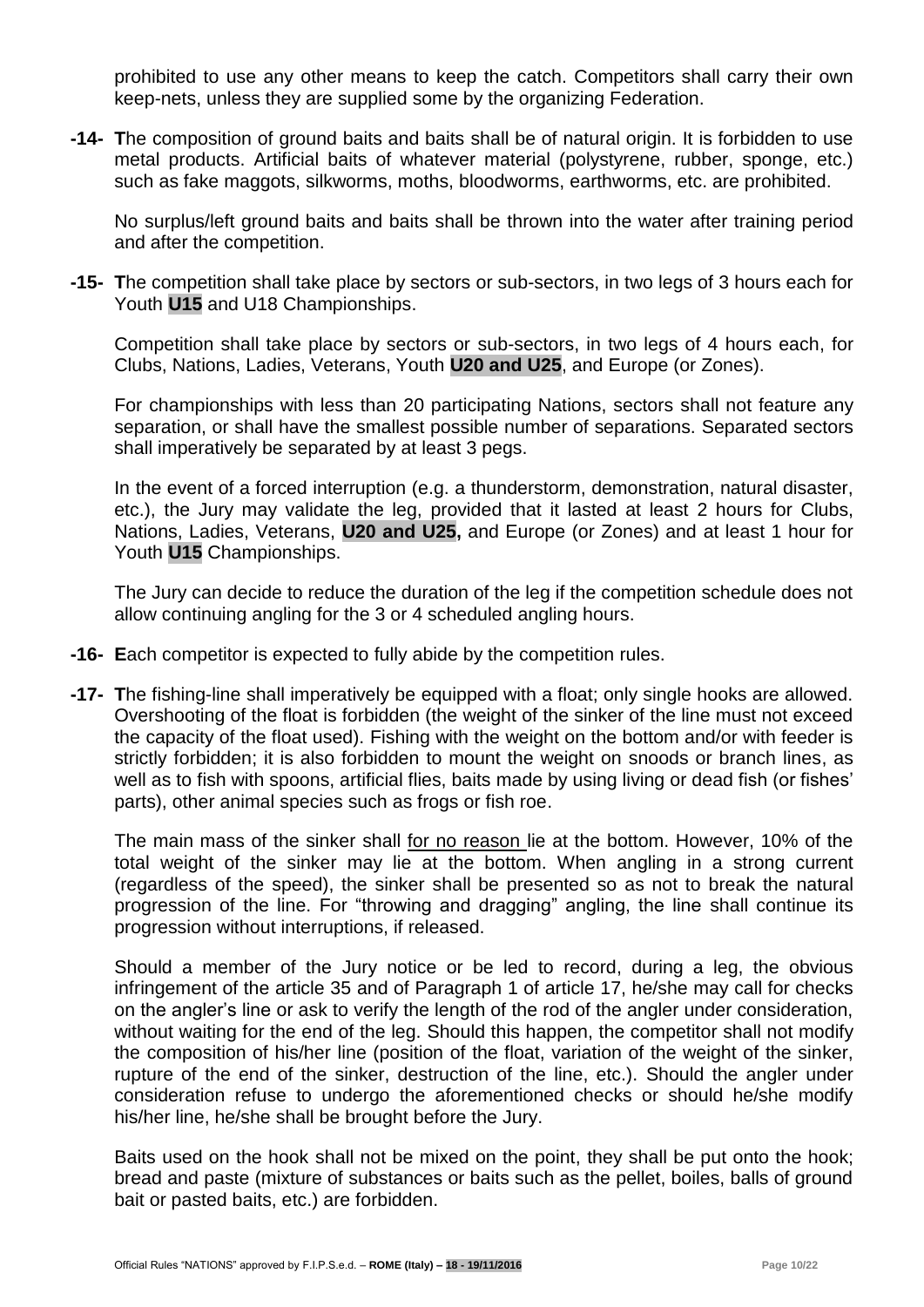The catching of a fish is valid even if it is accidentally hooked outside its mouth.

If a fish caught by an angler hangs the **neighbouring** angler's line, outside his fishing zone, the fish **shall be deemed valid on condition that the two lines during the fishing action get free before that the fish is caught.**

If two anglers catch each one a fish (2 fishes) and the two anglers' lines hang on each other, the two fishes **shall be deemed valid on condition that the two lines during the fishing action get free before that the fishes are caught**.

**If two anglers lines remain hung on each other after the catch, the fishes (1 or 2) shall not be deemed valid and shall immediately be put back into the water.**

Deliberate foul hooking of fish is prohibited.

Using echo sounders is prohibited, including during training.

During the competition, anglers shall not be allowed to use any auricular, **telephone** or walkie-talkie.

- **-18- C**ompetitors may keep and assemble as many rods as they wish, but they are only allowed to fish with one rod at any time.
- **-19- T**he use of nets is allowed only for the competitors.
- **-20- C**ompetitors are not allowed to receive any external help; only the team captain is authorized to access the angling peg of the competitors of his/her team, and this only to give verbal advice. A team captain shall not be allowed into the peg of an angler who is not part of his/her team.
- **-21- T**he use of platforms with a maximum size of 1 x 1 metre is allowed; the competitors may stand on them. They shall be installed in a straight line, clear of the water or, if necessary, partially inside the water (this decision will be taken by the organizers, with the approval of the Technical Commission). Additional platforms may be set up in line with the main platform, but only for placing the equipment.

Should it be necessary to trace a line in order to line up all competitors along the venue (string, line traced on the ground, etc.), so to avoid that some of the competitors are closer to the water than others; this shall be done before the start of the training session.

**-22- C**ompetitors may use the space allotted to them however way they wish.

Inside the peg allotted to them, the anglers shall move discretely and noiselessly.

It shall be forbidden to angle and throw bait or ground bait in the pegs upstream or downstream (left and right). The fish exiting the peg and sighted in the peg of adjacent competitors shall be considered valid; however, if a line with a **caught** fish is hooked by a neighbour's line, **the fish shall deemed valid only on condition that it satisfies the provisions of article 17. Otherwise**, the fish must be put back into the water without delay. Should a competitor refuse to do so and should he/she put the fish under consideration into his/her net, without previous authorization, during the final weighing phase the person in charge of weighing shall weigh the biggest fish separately and take note of the weight of the fish concerned on the competitor's card. The Jury shall then decide whether to deduct the weight of the fish concerned from the total weight. The competitor shall be given a yellow warning card (see list of warnings), if the catch is not deemed valid.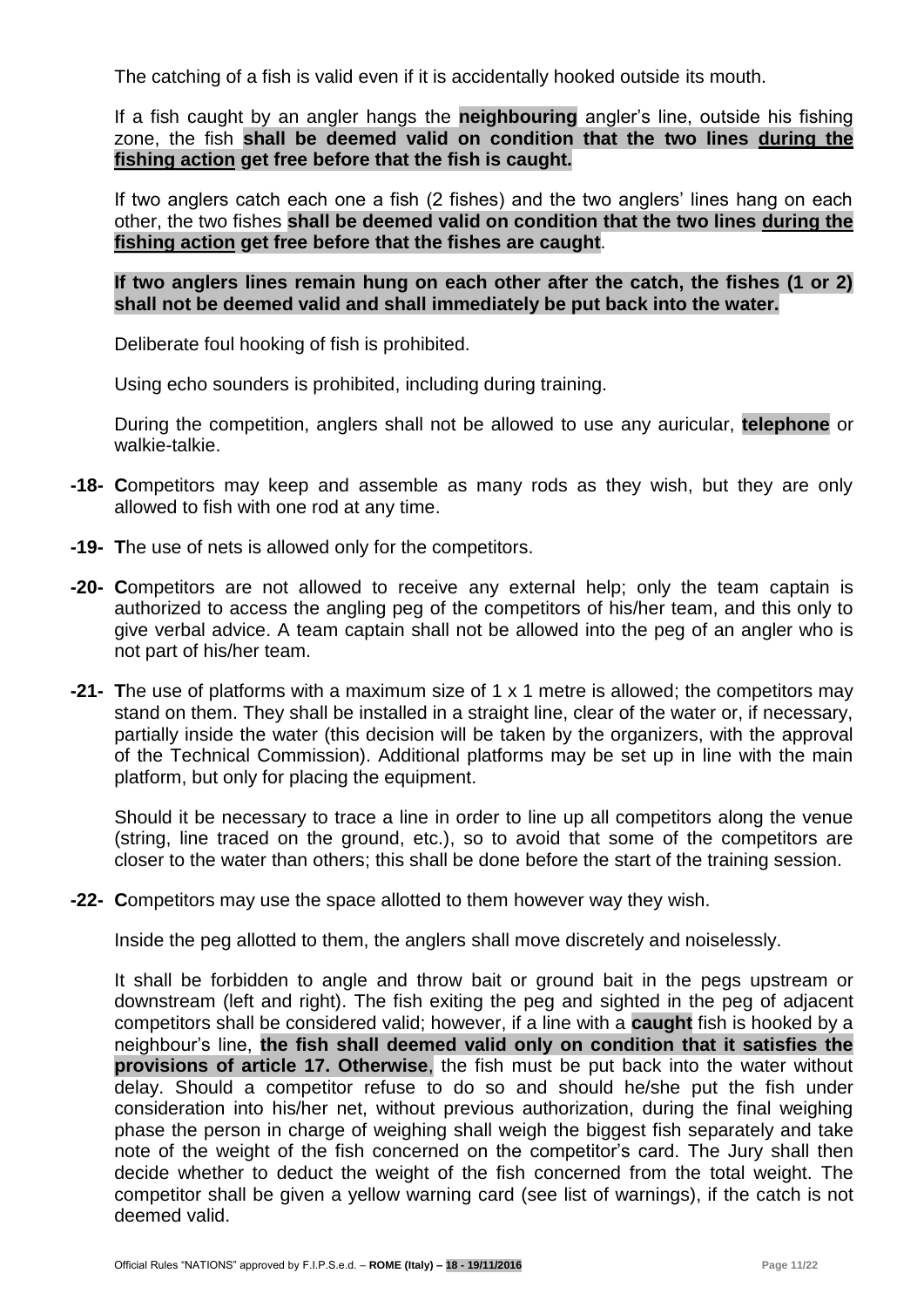Photographers and cameramen shall be entitled to access the peg if they are authorised by the adjacent competitors and stewards. Photographers and cameramen shall remain at the border of the peg, while the organizers shall anyway mark a line 2 metres behind the fishermen line.

**-23- A**nglers shall wait for the first signal before entering their peg; after the signal, competitors may start preparing their equipment, measuring the water depth, trying their lines, preparing their ground bait, and putting their keep-nets into the water. They shall be allowed 120 minutes to perform said preparatory operations; anglers are not allowed to get out of their pegs during preparation.

The second signal shall indicate that 5 minutes are left before the start of baits and ground baits checks.

The baits and ground baits controls (third signal), 1 hour before heavy ground baiting, will start:

- a) from n. 1 of each sector, if the ranking is made on a sector as a whole;
- b) from n. 1 of each sub-sector, if the ranking is made on each sub-sector.

After the fourth signal, competitors shall be allowed to start heavy baiting (10 minutes are allowed for this operation). Balls for heavy baiting shall only be formed after entering the angling peg, and only after the checks on the quantities of baits and ground baits are carried out by the checking commissioner. Balls for heavy baiting shall exclusively and imperatively be hand-made.

Only manual baiting or baiting using a catapult manipulated with both hands or baiting with a "cup" applied to a "roubaisienne" are allowed. Ground bait shall be prepared and thrown into the water without any container (socks, feeder socks, anti-pollution containers, etc.). It is important not to exceed the maximum rod length allowed to use "cups" and probe the depth. When ground bait is thrown using a "cup", only one rod shall be permitted above the water surface (the contemporary use of a second rod for this type of baiting is prohibited). A "cup", permanently fixed on the tip of the fishing rod or rodholder is allowed, in compliance with previous §.

When using a cup, the rod shall not go beyond the backside boundary of the peg. The rod shall be allowed to overreach the peg's backside boundary only with the consent of the Jury that shall report on that at the first captains' meeting.

When visiting and inspecting possible competition venues, the Technical Commission shall make sure that the pegs have sufficient space to uncouple their rods at any one time.

The fifth signal shall mark the beginning of the competition, during which anglers shall only use light bait (by light bait, we intend the manipulation using one hand only, without leaning against anything - thigh, bucket, etc.).

**When light baiting is performed with a cup, ground baits and sticky maggots shall be taken with one hand only, but they may subsequently be handled with both hands to prepare the ball.**

**When light baiting is performed with a catapult, sticky maggots shall be taken with one hand only, but they may subsequently be handled with both hands to prepare the ball. Ground baits, earth, etc**. **shall be taken with one hand only and the balls can be prepared with one hand only, contrary to what was established for sticky maggots.**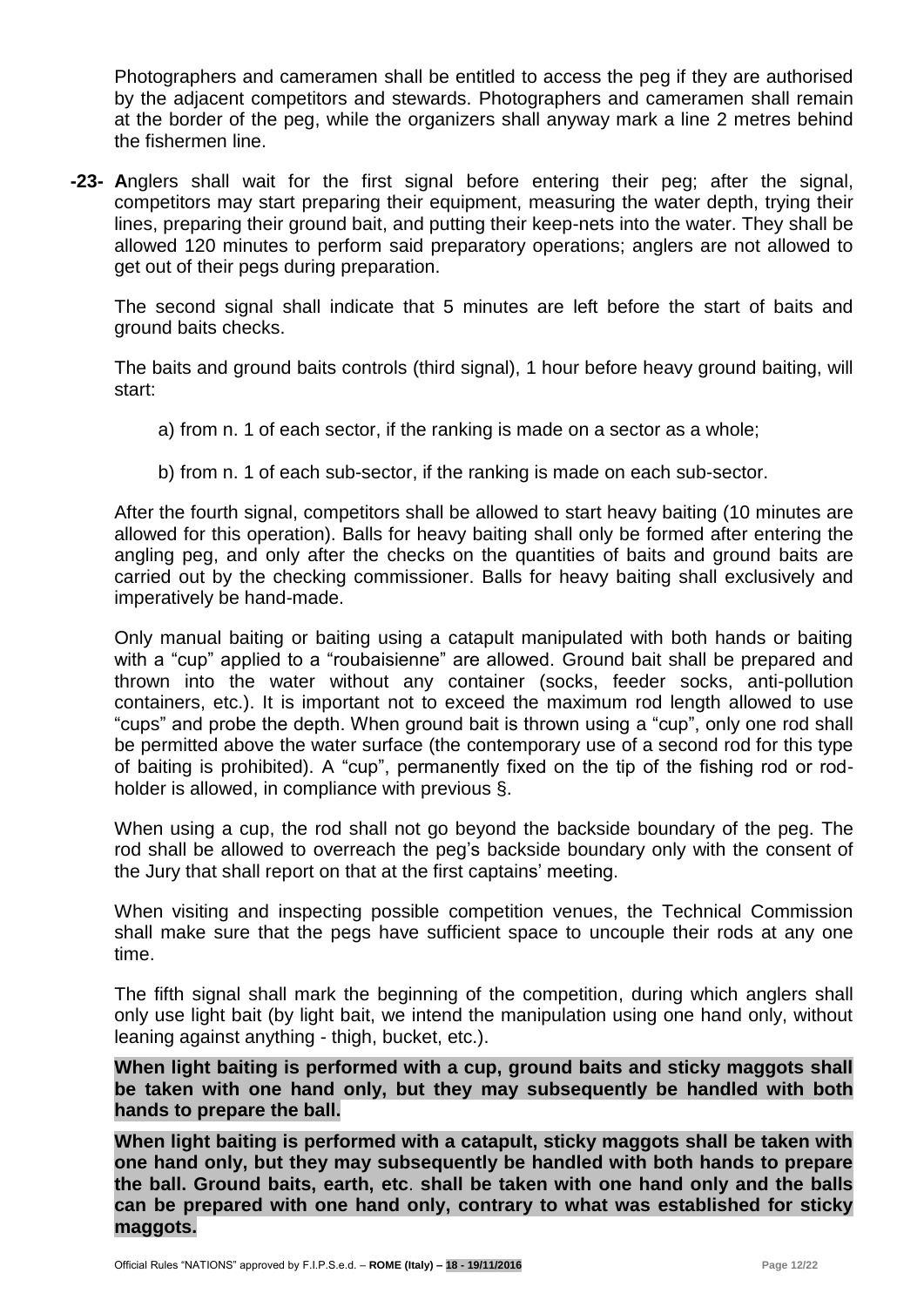Balls for light baiting shall not be formed before the beginning of the competition (fifth signal).

The sixth signal shall warn the competitors that only 5 minutes are left before the end of the competition.

The seventh signal shall mark the end of the competition; after this signal, only the caught fish that is already out of the water shall be included in the fish count.

The acoustic signals for the different phases of the championships shall be short; in all cases, the beginning of the signal is taken into consideration.

**-24- D**uring the competition, individual stewards shall stand behind the anglers, on their right or left side, in such a way that they do not bother the anglers but can still control the fish caught by the competitors. Keep-nets shall be positioned so that the stewards can see them; the fish shall be put in the keep-nets and kept alive until the weighing team arrives.

If the organizers do not have an adequate number of stewards available, the jury may decide to turn to accompanying persons who are not members of the organization.

## WEIGHING OPERATIONS

**-25- T**he weighing operations shall be performed by 5 member teams.

One person shall be responsible for weighing.

Another person shall write down the weights in the official record.

The three other people shall be in charge of all other handling operations.

One scale shall be available in each sector. The containers used to weight the fish shall feature holes, so to allow water drainage.

Weights shall be recorded in grams.

When very small fish such as fry are caught, which do not register on the scales (scales scoring 0 grams), the fishermen shall be ranked based on the number of fishes caught, and then ranked after those fishermen who were ranked based on to the weight of the fish they have caught.

- **-26- U**ntil the arrival of the weighing team, competitors shall leave their keep-nets with the fish in the water. The fish shall be handled with care by a member of the weighing team; they shall be weighed, not counted; after the weighing, the fish shall be put back into the keepnet of the angler who caught them, and the keep-net shall be put back into the water without delay. Only after the fish of all anglers of the sector is weighted, shall the person in charge of weighing order to put the fish back into the water. This shall allow double checking weight in the event of any complaint. The fish shall be put back into the water with the utmost care.
- **-27- E**ach competitor shall witness the aforesaid weighing operations in order to control and sign the weighing sheet carrying the weight of the fish he/she has caught. After the end of the weighing operations in a sector, after the fish is put back into the water and the weighing sheet has been signed, no weight-related complaints shall be accepted.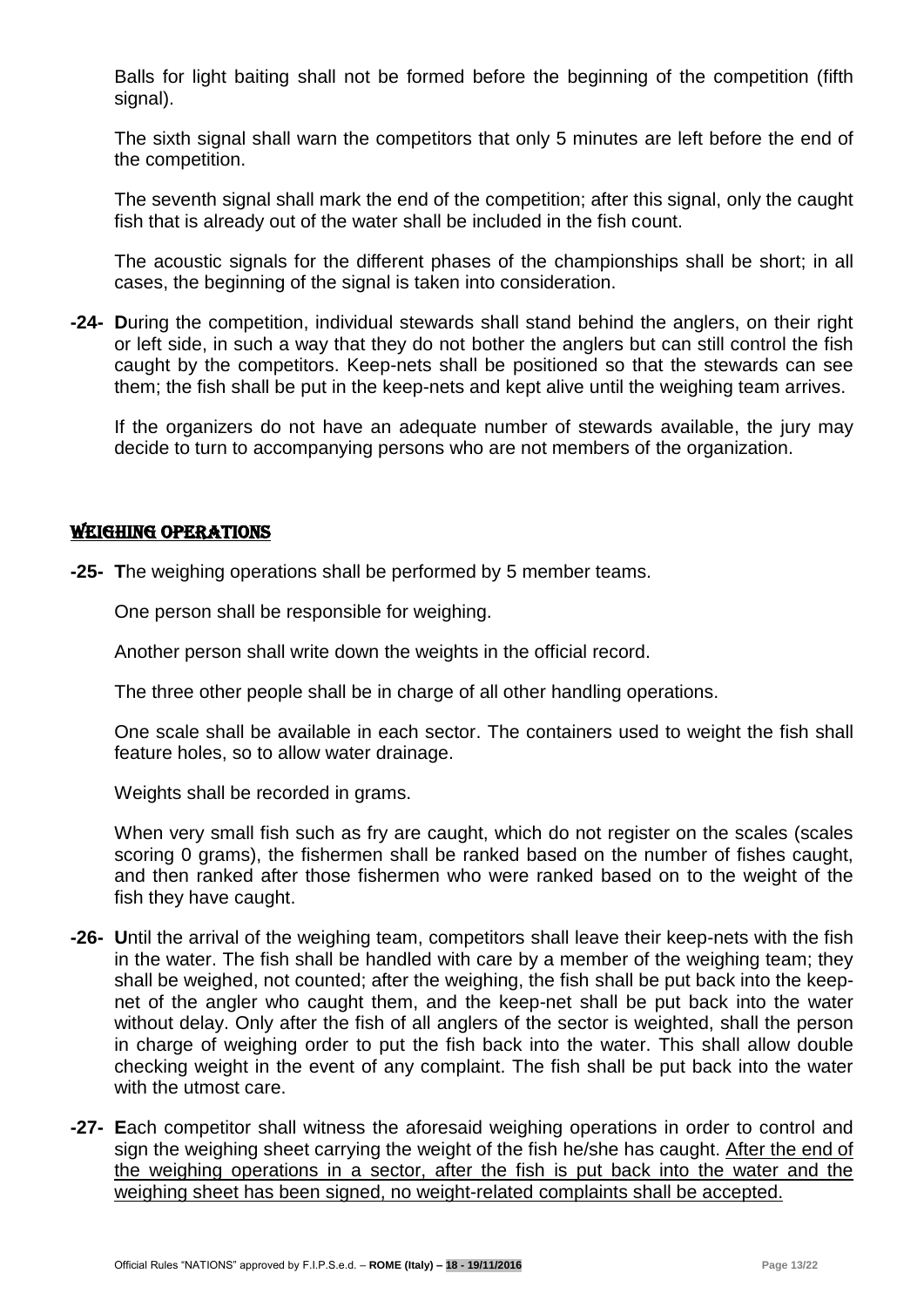## THE JURY

-**28- A**n international Jury shall be appointed to examine any complaints lodged and to apply penalties, as per the rules; the Jury shall be established at the first team captains' meeting.

The Jury shall consist of the following members:

- F.I.P.S.e.d.'s President, or a substitute delegated by the President;
- F.I.P.S.e.d.'s General Secretary;
- The members of F.I.P.S.e.d.'s Executive Committee;
- A delegate representing the organizing Nation, unless he/she holds the same nationality as the above-mentioned members, except for the F.I.P.S.e.d.'s President (or his substitute) who shall be the President of the Jury ex officio.

The Jury members shall be at least 5. If this number is not reached, some delegates from different Nations shall be chosen by drawing lots with the aim to reach at least 5 members. These delegates cannot have the same nationality as the F.I.P.S.e.d.'s representatives and the organizing Nation.

These delegates shall be enrolled on the team registration form; captains cannot be appointed as delegates.

In the event of any infringement by a competitor or by a team holding the same nationality as a member of the Jury, such Jury member shall not vote (except if he/she is the President of the Jury).

The members of the Jury shall wear a "Jury" badge, and shall be at the competition venue to receive any complaint. A place where one or more members of the Jury shall always be available shall be indicated.

**-29- A**ny complaints, except for those concerning the rankings, shall be submitted to the Jury within 1 hour after the end of the leg. Complaints shall be lodged verbally, but they shall immediately be confirmed in writing. Should they deem it necessary, the Jury may watch any video or look at any picture produced by the delegate of the team filling the complaint.

Complaints concerning the ranking shall be lodged within 30 minutes after publishing of the official results. The publishing time shall be recorded in the official result list.

A € 100 deposit - for which the F.I.P.S.e.d.'s general Secretary or his delegate shall issue a receipt - shall complement any written complaint submitted to the Jury. Should the complaint not be judged grounded by the Jury, the deposit shall be transferred to F.I.P.S.e.d.'s bank account.

All infringements and warnings shall be reported to the Jury, with the Jury being the only authority enabled to disqualify anglers. Any competitor who is imposed a penalty shall be informed immediately.

The Jury members and all general stewards shall make sure the Rules are abided by. Hence, they shall have a thorough knowledge of such Rules.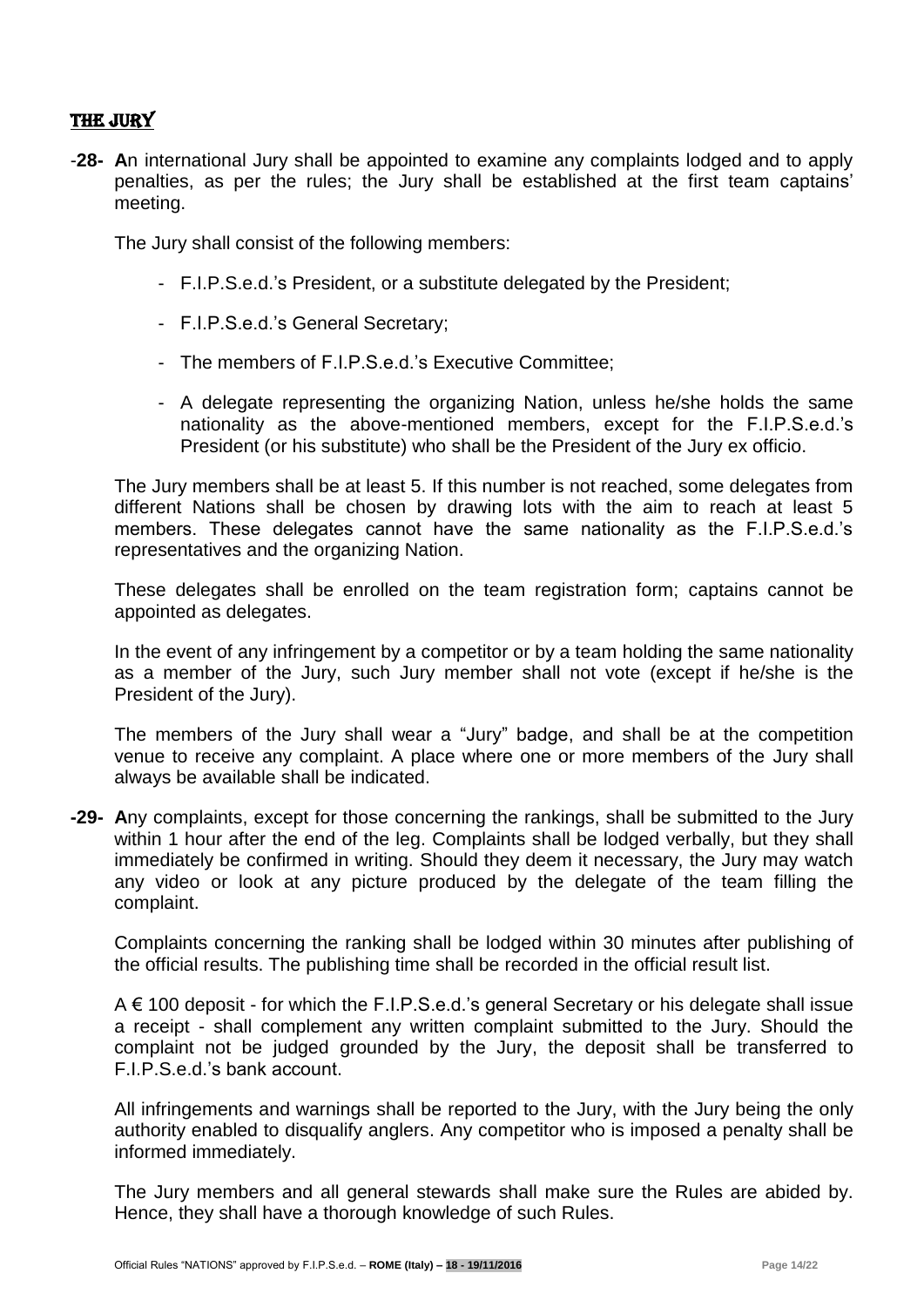**-30- T**he Rules, which are drawn up in the 2 official languages, shall be made available to the Jury and the team captains by the organizers of the championship.

The international Jury will make its decisions on a simple majority basis; in the event of a tie vote, the President of F.I.P.S.e.d. or his/her delegate shall have the casting vote. All members of F.I.P.S.e.d.'s Executive Committee shall wear a personal badge; they shall be entitled to circulate in the officials' corridor. Said badges shall only be valid for the Executive Committee's term of office (4 years).

## LIST OF PENALTIES

- **-31- T**he penalties shall be as follows:
	- a) Warning (yellow card) for the infringement of articles 11, 12c, 13, 16, 19, 20, 22, 23, 24 and 26.
	- b) Disqualification (red card) for the infringement of articles 12a, 12c (last §), 14, 17, 18, 35, 38, 39.2 and 40 and after a second warning for the infringement of articles 11, 12c, 13, 16, 19, 20, 22, 23, 24 and 26.
	- c) **Warning on the Nation for the infringement of article 37c.**

Disqualification of the Nation for the infringement of articles 5, 37a, 37b-1 and 37b-3 **and after a second warning for the infringement of the article 37c**.

- d) When an angler is disqualified, a number of points equal to the number of participating Nations + 1 will be assigned to him/her. If an angler is disqualified, the anglers below him/her in the ranking shall keep their original ranking (for example: if angler X who ranked  $8<sup>th</sup>$  is disqualified, the following anglers shall keep their rankings and shall mark 9 points, 10 points, and so on).
- e) Any warning given to a Nation shall be recorded in that Nation's file and shall remain in the files for a period of 3 years. Any new infringement over these 3 years shall be considered as a "relapse" and the Jury shall make its decision considering such relapse and the list of penalties.
- f) Any warning given to a competitor shall be recorded in the competitor's file for a period of 3 years. Any new infringement shall be considered as a "relapse", and the Jury shall make its decision considering such new infringement and the list of penalties.
- g) F.I.P.S.e.d.'s Executive Committee shall be entitled, both during a competition and subsequently, to impose penalties on fishermen, captains or reserves if they infringe any rule or misbehave, even if said infringements are not provided for in the official Rules.
- **-32- T**he members of F.I.P.S.e.d.'s Executive Committee may access the competition venue and take note of any infringement of the Rules.

#### rankings

## **-33- 1**- RANKING BY SECTOR IN THE LEGS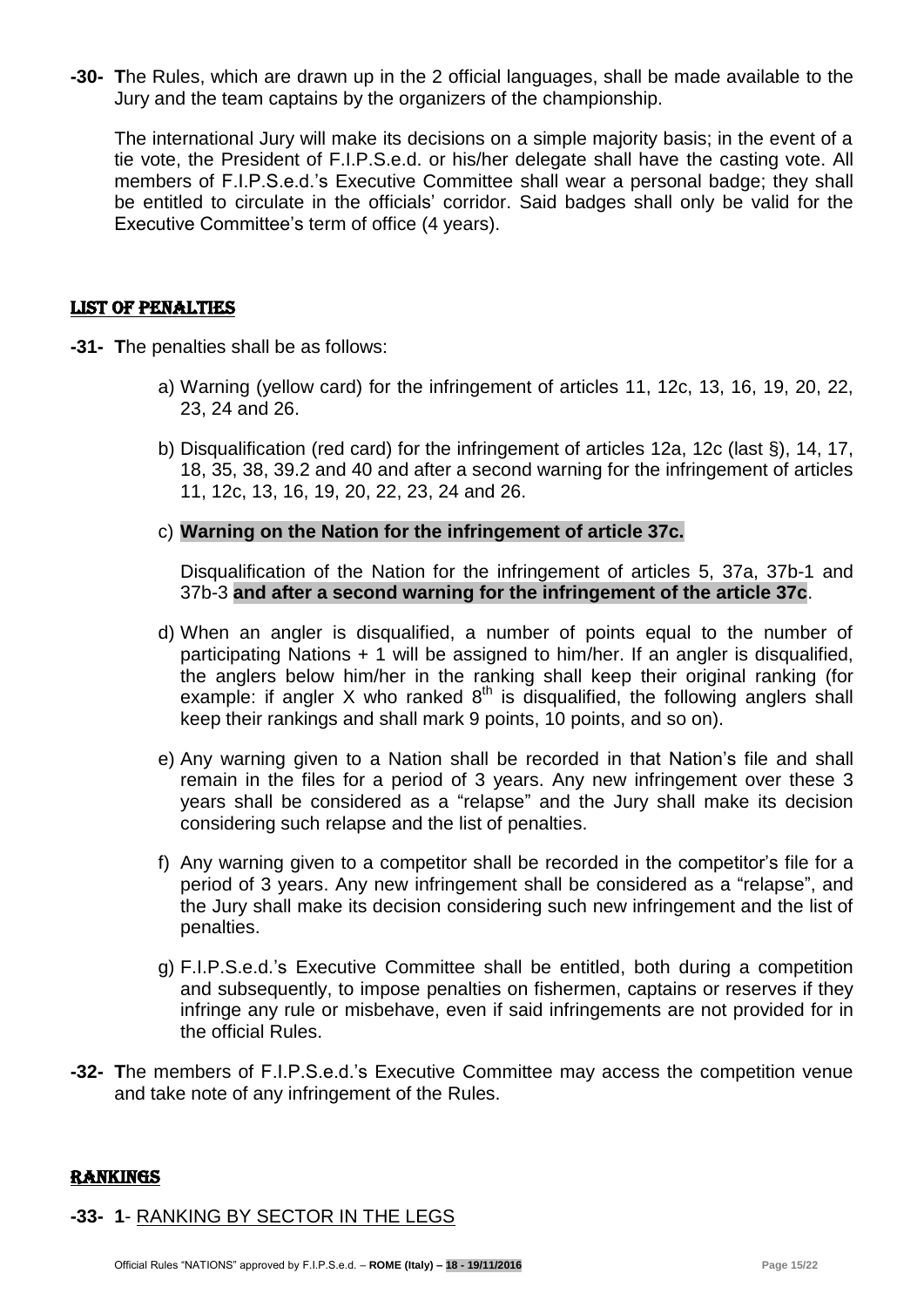a) Ranking by sector or sub-sector shall be drawn up based on the weight (1 point per gram).

The competitor who recorded the highest weight shall be given 1 penalty, while 2 penalties shall be attributed to the second one, and so on.

- b) In the event of a tied score (same weight) in the same sector or sub-sector, the anglers concerned shall obtain a number of penalties equalling the average placing they should have had (example n° 1: two competitors placed equal  $5<sup>th</sup>$  shall obtain (5+6):2 = 5.5 penalties each; example n° 2: three competitors tying in the  $8<sup>th</sup>$  placing, totalise  $(8+9+10):3 = 9$  penalties each).
- c) Anglers who have not caught any fish will receive a number of points equal to the average value of non-attributed places in their sector or sub-sector (example n° 1: 24 anglers, 12 of whom rank at the first 12 places with penalties ranging between 1 and 12, the following anglers will mark  $(13+24):2 = 18.5$  penalties each; example n° 2: 29 anglers, 5 of whom have caught fish and scored 1 to 5 points – the 24 anglers who have not caught any fish mark  $(6+29)$ :  $2 = 17.5$  penalties; example n° 3: 29 anglers, 26 of whom have caught fish, whereas the 3 competitors who have not caught any fish will score  $(27+29)$ :  $2 = 28$  penalties. If there is only 1 angler who has not caught any fish or one or more absent anglers in a sector or sub-sector, they shall obtain a number of penalties equalling the last position in the sector (example: 29 competitors, 28 of whom have caught fish, whereas one has not, the latter will get 29 penalties).

## 2- RANKING BY TEAM

Up to 25 Nations, the ranking shall be drawn up by sector (as always). If there are 26 participating Nations or more, each sector shall consist of two sub-sectors. In the event of an odd number of anglers (example: 2 sub-sectors with a total of 27 participating Nations: the angler located in number 14 shall be considered in both sub-sectors: he/she will be attributed the place he/she obtained in the sub-sector with the lowest number (1 to 14) for his/her ranking, while the score obtained in the other sub-sector (14 to 27) shall be considered for the ranking of the anglers in that sub-sector. If he/she ranks 3<sup>rd</sup> in the 14 to 27 sub-sector, the other competitors shall rank 1<sup>st</sup>, 2<sup>nd</sup>, 4<sup>th</sup>,  $5^{\text{th}}$ ,  $6^{\text{th}}$ ,  $7^{\text{th}}$ ,  $8^{\text{th}}$ ,  $9^{\text{th}}$ ,  $10^{\text{th}}$ ,  $11^{\text{th}}$ ,  $12^{\text{th}}$ ,  $13^{\text{th}}$ , and  $14^{\text{th}}$ ).

A-1<sup>st</sup> LEG

a) Sum of the penalties obtained in each sector or sub-sector by the anglers of a team.

The team scoring the lowest number of penalties shall rank 1<sup>st</sup>, and so on.

- b) In the event of a tied score, the rank shall be made on the teams concerned based on the heaviest weight recorded by the anglers of the same team.
- c) In the event of further tied score, the team with the heaviest individual weight shall be higher in the ranking.
- d) If a tie still exists, the teams shall be ranked based on the lowest number of penalties obtained by one of the anglers composing the team.

## B- SECOND LEG

The ranking is established in the same way as for the first leg.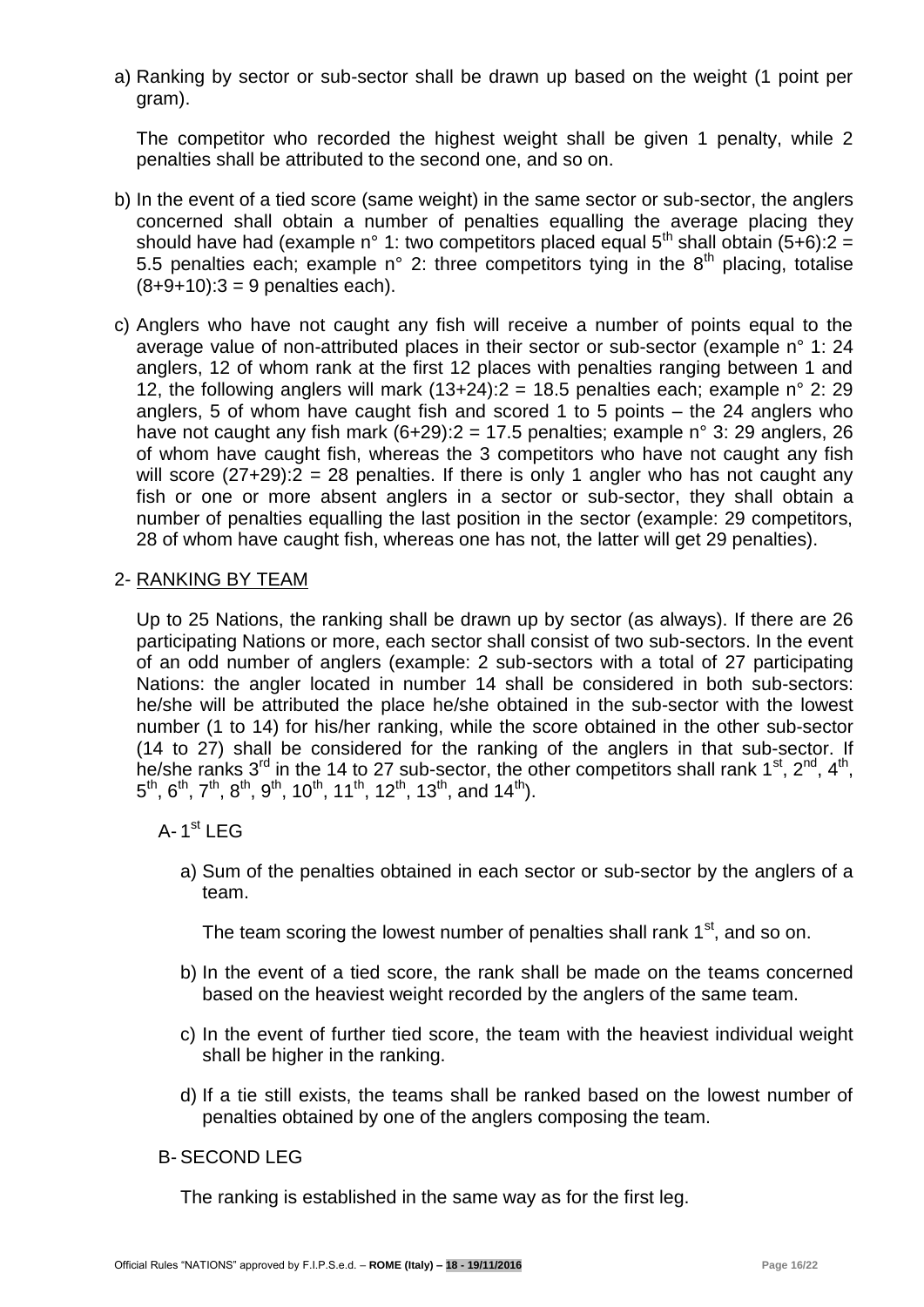## C-GENERAL RANKING

- a) The sum of the penalties obtained in the two legs; the team obtaining the lowest number of penalties will rank  $1<sup>st</sup>$ , and so on.
- b) In the event of a tie on penalties, the teams concerned will be ranked by the highest total aggregate team weight obtained by the competitors in the two legs.
- c) In the event of a tie on weight in the two legs, the heaviest weight obtained by a team in one of the two legs shall be taken into account.
- d) If a tie still exists, the teams shall be ranked based on the lowest number of penalties obtained by a team in one of the two legs.

#### 3- INDIVIDUAL RANKING

- A-1<sup>st</sup> LEG
	- a) The anglers shall be ranked based on the penalties obtained in the relevant sector or sub-sector. The anglers who got 1 penalty shall rank  $1<sup>st</sup>$ ; they shall be followed by those who got 2 penalties, and so on.
	- b) In the event of a tie on penalties, the competitors shall be ranked by the heaviest weight obtained.
	- c) In the event of a tie on weight, the ranking shall be established based on the highest number of fishes caught.
	- d) If a tie still exists, the competitors shall be ranked based on the highest number of drawn peg.
- $B-2^{nd}$  LEG

The ranking is established in the same way as for the first leg.

#### C-GENERAL RANKING

- a) The sum of the penalties obtained in the two legs; the anglers obtaining the lowest number of penalties will rank  $1<sup>st</sup>$ , and so on.
- b) In the event of a tie on penalties between two or more anglers, the anglers concerned will be ranked by the highest total aggregate weight obtained in the two legs.
- c) In the event of a tie on total weight, the ranking shall be established based on the highest weight obtained on one of the two legs.
- d) If a tie still exists, the anglers shall be ranked based on the highest sum of numbers of the drawn pegs in the two legs.
- e) The anglers participating in one leg only, shall be put at the bottom of the individual ranking, following an order based on their placing.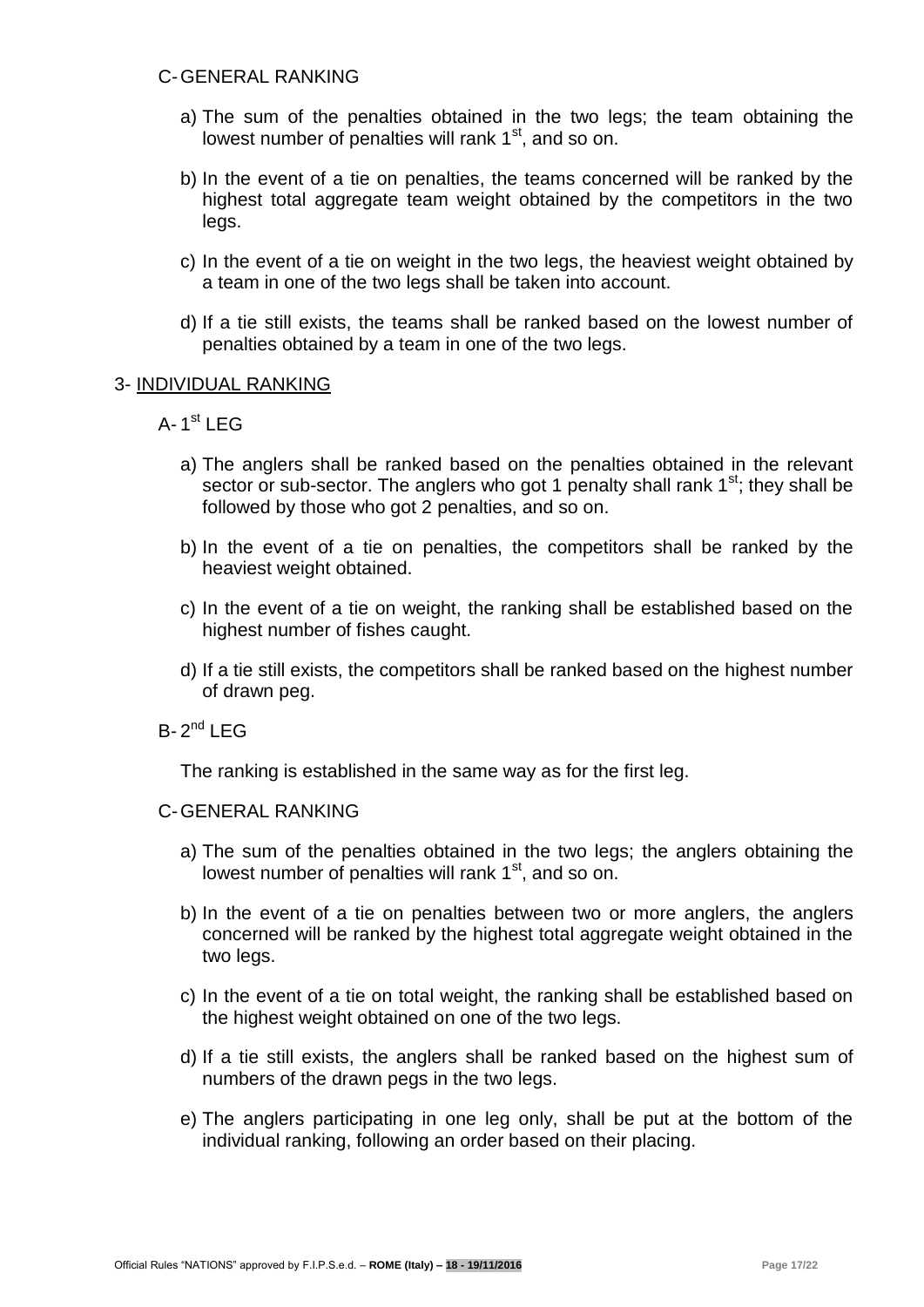## 4**-** NATION RANKING

A world or zone ranking per Nations shall be drawn up for all championships, **taking into account the best 5 results over the 6 past years**; such ranking list shall be updated every year and published on the F.I.P.S.e.d.'s website.

The Nations included in such ranking that, for any reason, do not participate in a championship, shall be given a number of penalties equal to the number of participating Nations for that specific year + 1.

**-34- T**he ranking will be established by a person mandated by F.I.P.S.e.d. or, lacking this person, by the organizers, in the presence of F.I.P.S.e.d.'s President or in the presence of his representative and, possibly, also in the presence of the members of the Jury.

## ROD LENGTH

- **-35- T**he length of the rods is limited to:
	- 10.00 metres for the "**U15**" category.
	- 11.50 metres for the "**U20**" category.
	- 11.50 metres for the "LADIES" category.
	- 11.50 metres for the "VETERANS" category.
	- 13.00 metres for the "**U25**", "NATIONS" and "CLUBS" categories.

Despite said limits, fishing with a reel is allowed.

## CIVIL LIABILITY INSURANCE

**-36- T**he organizers **SHALL** take out a "CIVIL LIABILITY" insurance to cover the whole event (from the beginning of the training to the end of the final dinner); a certificate issued by the insurance company, certifying that the whole event is covered by a "CIVIL LIABILITY" policy shall be handed over to the President of F.I.P.S.e.d. two months prior to the competition.

#### TRAINING

- **-37- a**) Official training shall take place at the official venue.
	- b) The official venue shall be organized as follows:
		- 1) **fourteen-day absolute closing before the first training day for all the members of the participating official delegations.** During these **14** days, training at the venue shall be forbidden for all Nations in the entire area chosen for the championship, as well as 500 metres upstream and downstream of said area (including the opposite banks for lakes, rowing venues, canals, streams and rivers). The organizers shall mark the borders of the training area by using boards**.** Apart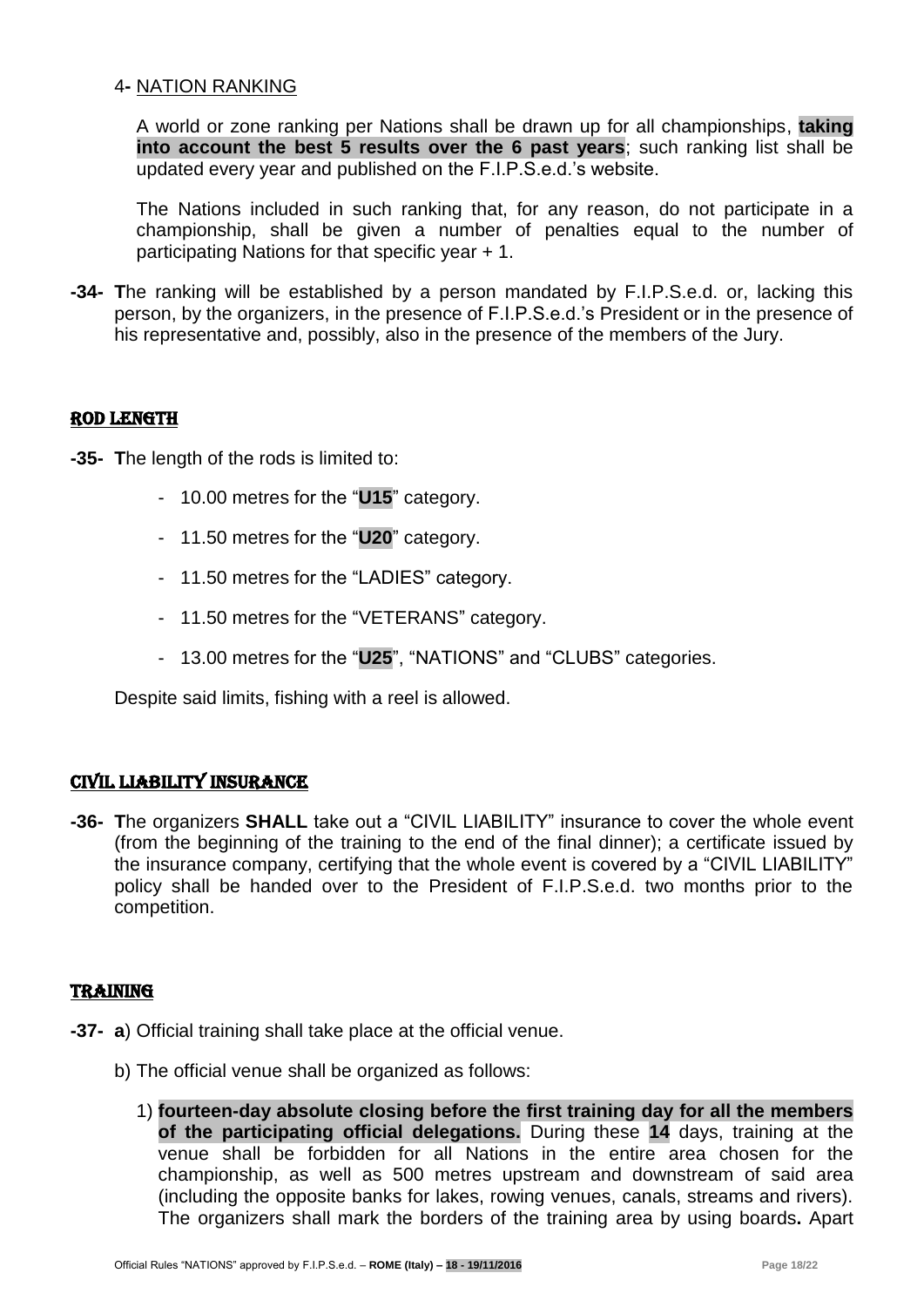from the closing period, the venue shall be made available for regular visits and fishing [local closing periods and special fishing conditions (fishing permit) shall be abided by]. Should the venue be always closed to fishing, it shall be made available on at least 2 weekends (the dates shall be specified in the programme);

2) for the NATIONS, ZONES (EUROPE), CLUBS and LADIES Championships there will be 5 days official training (Monday, Tuesday, Wednesday, Thursday morning and Friday morning);

for the YOUTH and VETERANS Championships, there will be 4-day official training (Monday, Tuesday, Wednesday morning and Thursday morning);

- 3) the last day of training shall be compulsory for all Nations and all the above championships (whole teams with all their anglers). Both heavy baiting and light baiting shall be fully complied with, just as during a regular training;
- 4) two days of competition (Saturday and Sunday), except for the YOUTH and VETERANS, whose two days of competition shall take place on Friday and Saturday.
- c) In order to enable all Nations to train at the official venue during the 5 training days ("NATIONS", ZONES (EUROPE), CLUBS and LADIES), or the 4 training days (YOUTH and VETERANS), the organizers shall assign, starting on the  $1<sup>st</sup>$  day, to each Nation a portion of the venue called training "BOX" by drawing lots carried out between 07:30 and 10:00 a.m. (the lot drawing time and place shall be included in the event program). Each "BOX" shall consist of 6 pegs for NATIONS, ZONES (EUROPE)**,**  CLUBS and LADIES Championships, and 5 pegs for the YOUTH and VETERANS Championships. Lot drawing for the "BOXES" shall be guided (system for drawing lots to be designed by F.I.P.S.e.d. and made available to the organizing Nation).

All participating Nations shall be provided with a document carrying the technical specifications and information concerning the venue.

The same amount of baits and ground baits as the maximum amount allowed for a competition day shall be allowed.

On each training day, the organisers shall indicate the authorised angling hours by means of special acoustic signals.

In particular, for the first three training days [NATIONS, ZONES (EUROPE), CLUBS and LADIES], or the first two training days (YOUTH and VETERANS), the organisers shall authorise these angling hours of training:

- From 10:00 a.m. to 06:00 p.m. angling shall be allowed without any interruption. Only one heavy baiting per day shall be allowed **from 09:50 a.m. to 10:00 a.m.. The signals marking the start of heavy baiting (9:50 a.m.), the start of the fishing (10:00 a.m.) and the end of the training (6:00 p.m.) shall be produced every training day by the organizers.**
- Before 10:00 a.m. and after 06:00 p.m. angling shall be forbidden.
- The teams shall abide by the aforesaid angling schedule (no baiting shall be authorised before the official signal).

On the  $4^{\text{th}}$  and  $5^{\text{th}}$  [NATIONS, ZONES (EUROPE) CLUBS and LADIES] or  $3^{\text{rd}}$  and  $4^{\text{th}}$ (YOUTH and VETERANS) training days, the heavy baiting signal shall be given at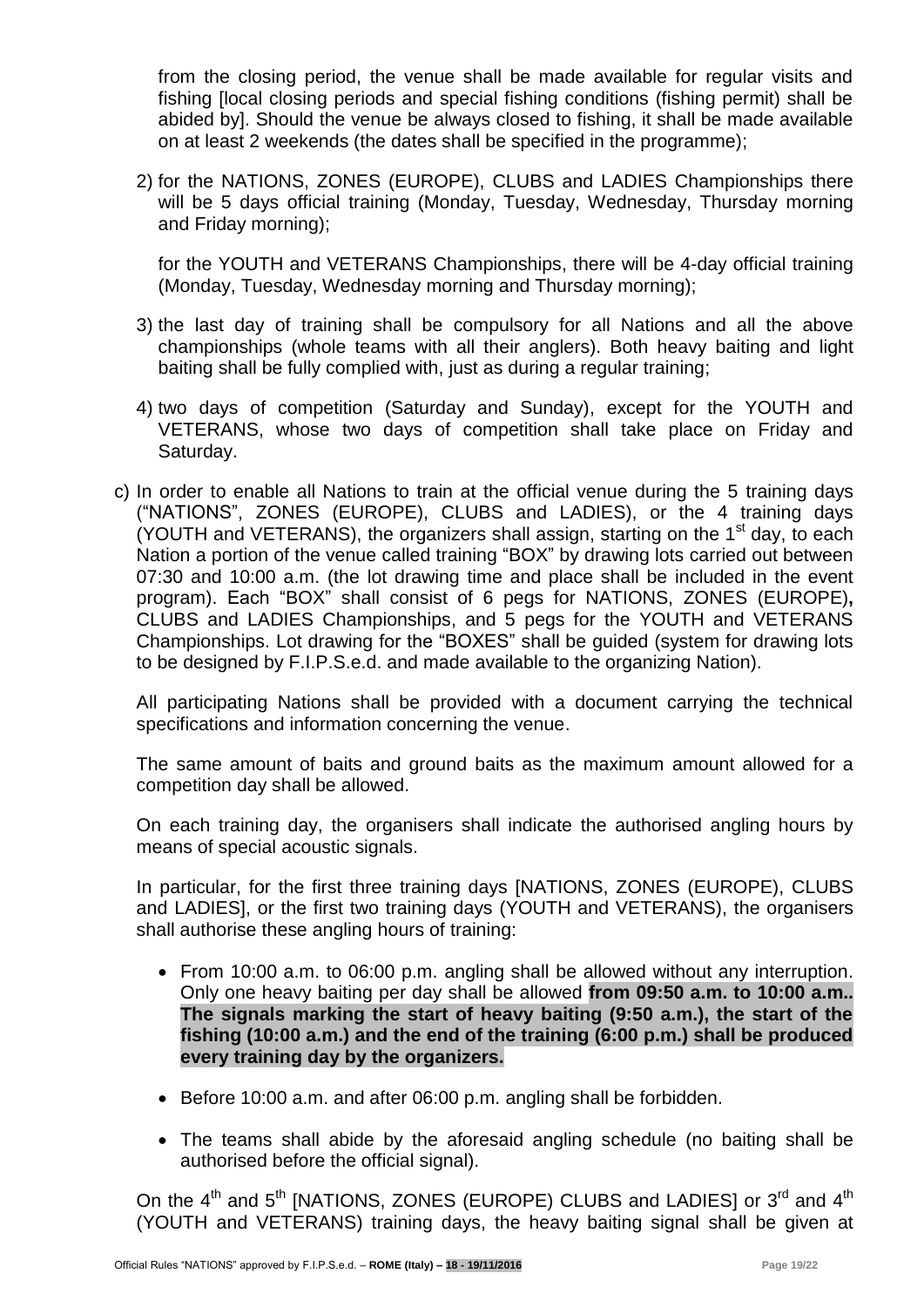**09:50 a.m., the start of the fishing shall be given at 10:00 a.m. and the training** (4 hours maximum) shall stop at 02:00 p.m. without fail. No training shall be authorised after 02:00 p.m.. The venue shall imperatively be free from people by 03:00 p.m..

### ELECTRIC POWER LINES AND PLANTS

**-38- I**t is strictly forbidden to place competitors at a distance of less than 25 metres, on both sides, from any electrical plant (electrical lines, transformers, trellises, etc.).

## RULES IN the event OF BAD WEATHER OR WATER-RELATED CONDITIONS

## **-39- 1**- WHEN **BAD CONDITIONS** BREAKS OUT BEFORE OR DURING PREPARATION

No angler shall be allowed to access his/her peg or prepare his/her material; a signal shall indicate the postponement of the access into the angling peg or the end of the preparation phase. If the weather **or water-related** conditions and the competition schedule allow, the leg may be regularly performed.

If the weather **or water-related** conditions do not improve or the competition schedule does not allow, the leg shall simply be cancelled. The cancelled leg shall not be considered when making the rankings, which shall be established based on the results of the held leg. The cancelled leg shall not be held at a later stage.

## 2- IF **BAD CONDITIONS** BREAKS OUT DURING THE LEG

The leg shall immediately be stopped (a  $1<sup>st</sup>$  signal will be emitted by the organizers) and all competitors shall take shelter outside the pegs. If the weather **or water-related** conditions allow, the leg shall then continue and a  $2^{nd}$  signal shall inform the anglers that they may return to their pegs; a  $3<sup>rd</sup>$  signal, 5 minutes later, shall authorize the competitors to resume angling (heavy ground baiting is forbidden).

Maximum 2 breaks shall be authorised in one leg, and their overall duration shall not exceed one (1) hour; otherwise, the leg shall be stopped for good.

The Jury may shorten the duration of a leg if the competition schedule does not allow angling for 3 or 4 hours.

A leg shall be validated if it lasted at least 2 hours for Clubs, Nations, Women, Veterans, **U20**, **U25** and European (or Zone) Championships, and at least 1 hour for **U15** Championship. The break(s) time shall not be considered when calculating the duration of a leg.

Should the weather **or water-related** conditions not allow to duly carrying out a competition, the Jury may decide to cancel one leg. Said leg shall not be postponed and the ranking shall be drawn up based on the leg that was actually carried out. The cancelled leg shall not be held again.

## ANTI-DOPING CONTROLS

**-40- F**.I.P.S.e.d. adopts the World Anti-doping Code applied by C.I.P.S..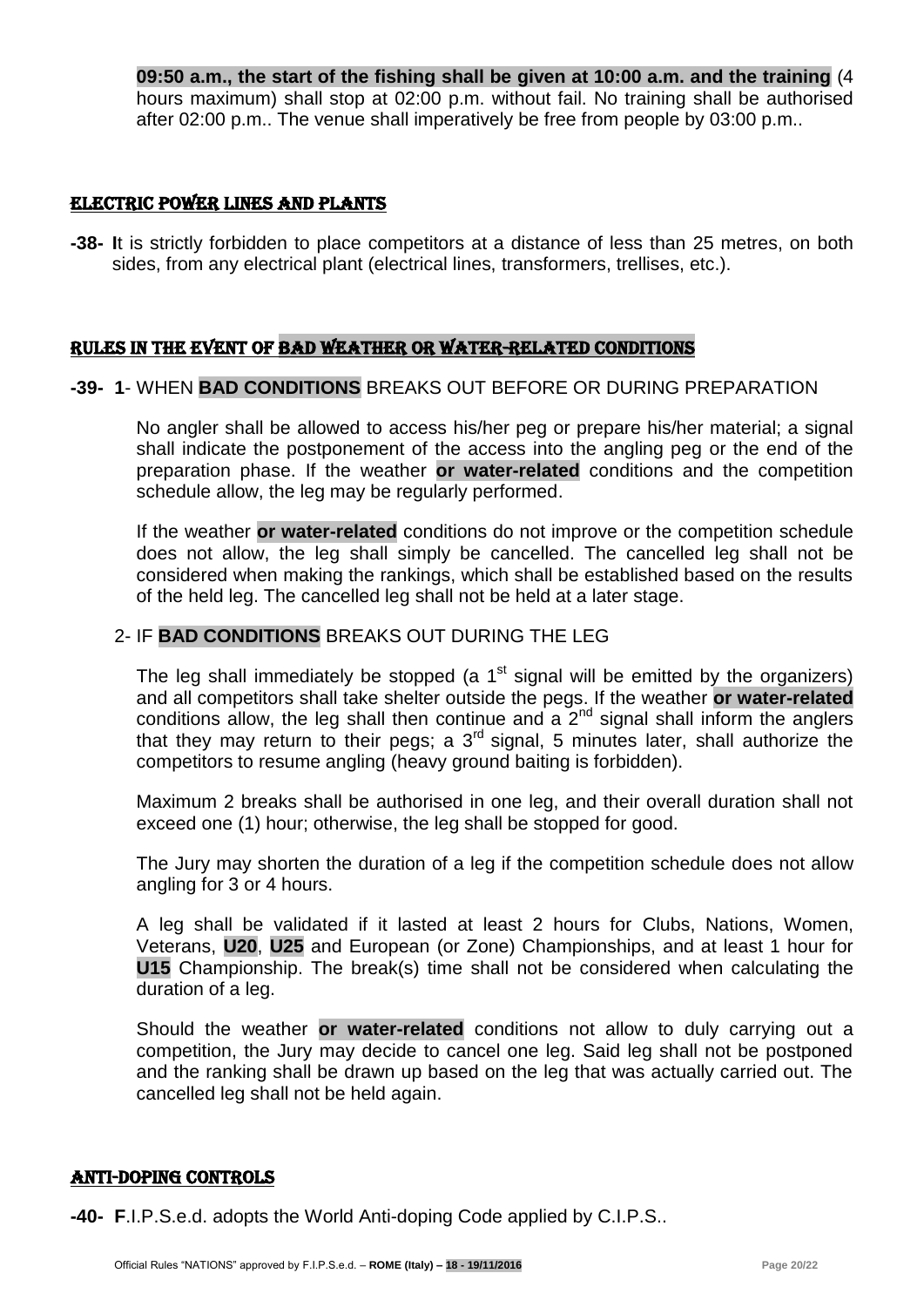During a championship, the anglers selected to undergo anti-doping controls shall imperatively go to the designated place at the indicated time, following F.I.P.S.e.d.'s or the Jury's guidelines. Any angler selected to undergo anti-doping checks who does not report for the controls shall be disqualified from the competition and shall be given a penalty corresponding to the bottom rank in the ranking + 1, for all the competition days he participated in.

Organizing Nations shall cover all anti-doping controls costs. All contacts with the NADO (National Anti–Doping Organization) of each Nation shall be exclusively kept by the organizers of the championship under consideration.

The organizers shall be responsible of the fishing material and equipment of the angler drawn to be tested, while he is undergoing the anti-doping control.

## ADVERTISING ON BACK NUMBERS

**-41- A**dvertising shall not be obligatory.

The size of the advertisement characters on the back numbers shall not exceed a height of 6 cm; this form of advertising shall only be authorized on the lower part of the back number, both on the front and on the back sides.



## F.I.P.S.**e.d.** AND C.I.P.S. fees

**-42- A** € 150 fee shall be paid by each participating Nation; said fee shall remain available to F.I.P.S.e.d. (this fee shall not due by participants in YOUTH Championships).

 $A \in 500$  fee shall be paid by the organizing Nation to C.I.P.S.'s disposal (to be paid to C.I.P.S.'s bank account). For YOUTH Championships, divided in three categories (**U15, U20 and U25**), the C.I.P.S. fee shall amount to  $\epsilon$  500.

#### OPENING CEREMONY AND PRIZE AWARDING CEREMONY

**-43- T**he opening ceremony and the presentation of the teams shall take place 2 days before the first leg, at 06:00 p.m.. Said ceremony shall not last longer than 2 hours, and shall not end later than 08:00 p.m..

The top 3 teams and the top 3 individual competitors shall officially receive a GOLD, a SILVER and a BRONZE medal respectively. In conformity with international standards, during the prize awarding procedures, the national anthem of the winner (team or